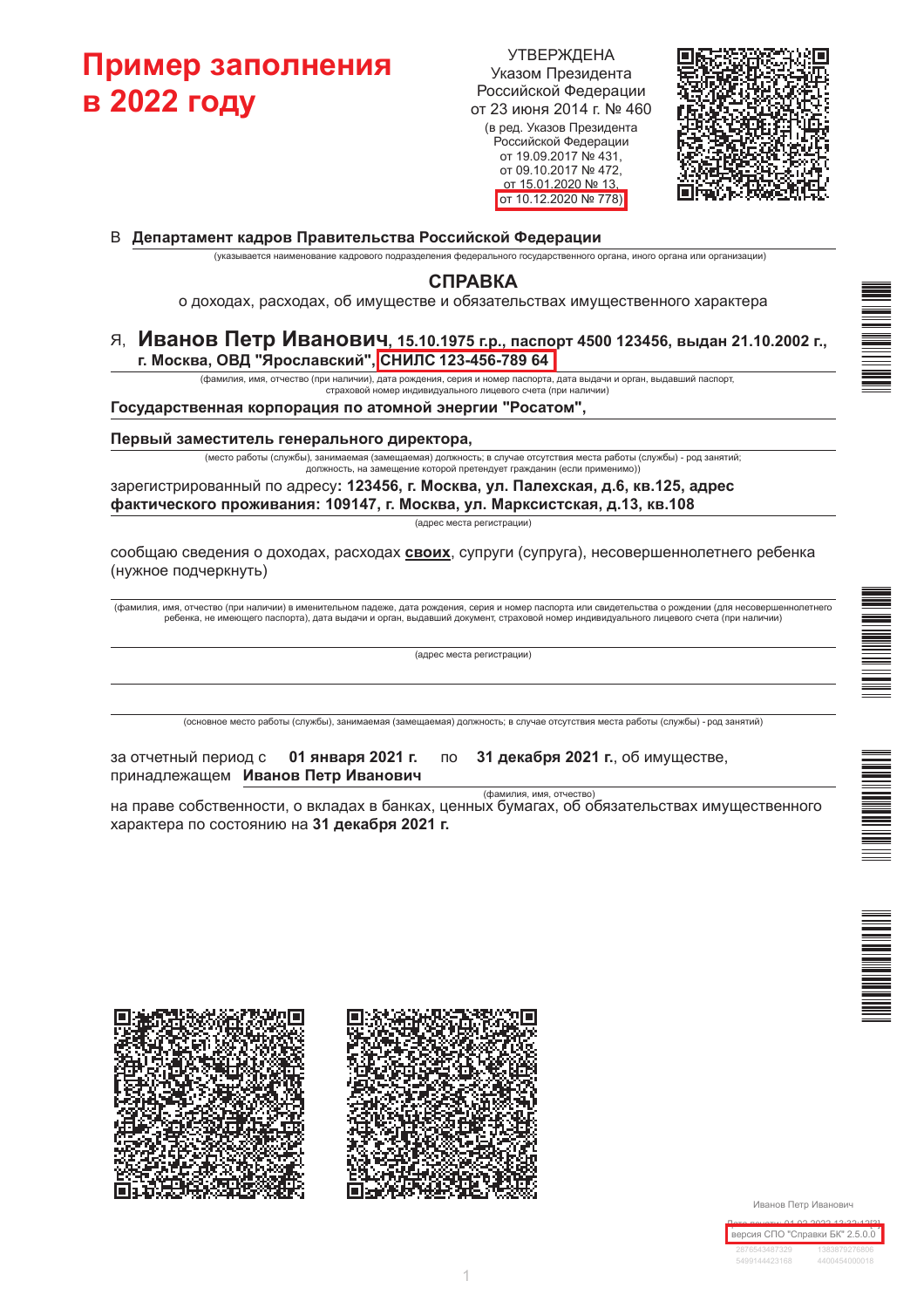







# Раздел 1. Сведения о доходах<sup>1</sup>

| N <sub>2</sub><br>n/n | Вид дохода                                                                                                                                                                   | Величина дохода (руб.) <sup>2</sup> |
|-----------------------|------------------------------------------------------------------------------------------------------------------------------------------------------------------------------|-------------------------------------|
| 1                     | $\overline{2}$                                                                                                                                                               | 3                                   |
| 1                     | Доход по основному месту работы                                                                                                                                              | 5795142,81                          |
| $\overline{2}$        | Доход от педагогической и научной деятельности                                                                                                                               | 49 751,12                           |
| 3                     | Доход от иной творческой деятельности                                                                                                                                        | 0,00                                |
| 4                     | Доход от вкладов в банках и иных кредитных организациях                                                                                                                      | 1852,27                             |
| 5                     | Доход от ценных бумаг и долей участия в коммерческих<br>организациях                                                                                                         | 65 040,00                           |
| 6                     | Иные доходы (указать вид дохода): 3                                                                                                                                          |                                     |
|                       | 1) Доход, полученный от продажи квартиры, 129347, г. Москва, ул.<br>Ротерта, д.4, корп.2, кв.84, Собственность: Общая совместная,<br>42,0 кв.м                               | 6 900 000,00                        |
|                       | 2) Доход, полученный в порядке дарения, Договор дарения<br>денежных средств от 16.12.2021 (Иванов Иван Максимович (отец)<br>15.02.1954 г.)                                   | 500 000,00                          |
|                       | 3) Доход от продажи транспортного средства (КИА РИО, 2012 г.) по<br>договору "Трейд-ин"                                                                                      | 200 000,00                          |
|                       | 4) Доход, полученный в порядке наследования, Свидетельство о<br>праве на наследство от 05.07.2021, бланк 77 А А 3256981 (Иванов<br>Максим Демидович (дедушка) 15.11.1931 г.) | 600 000,00                          |
|                       | 5) Социальное пособие на погребение                                                                                                                                          | 5 5 6 2, 25                         |



Продолжение на следующей странице

Дата печати: 01.02.2022 13:32:12[3]<br>версия СПО "Справки БК" 2.5.0.0

<sup>1</sup> Указываются доходы (включая пенсии, пособия, иные выплаты) за отчетный период.

именными и составились и состоительной валюте, указывается в рублях по<br>курсу Банка России на дату получения дохода. Доход, полученный в цифровой<br>валюте, стоимость которой определяется в иностранной валюте, указывается в валюте, стоимость котором определяется в иностранной валюты, указывается в рублях путем пересчета стоимости полученной цифровой валюты, выраженной в<br>иностранной валюте, в рубли по курсу Банка России, установленному на дат получения дохода.

<sup>&</sup>lt;sup>3</sup>В случае указания дохода от продажи цифрового финансового актива, и случае у маслили докада от продали телевизирования дифровых прав и цифровой валются дополнительно указываются дата отчуждения,<br>сведения об операторе информационной системы (инвестиционной платформы) и вид цифровой валюты.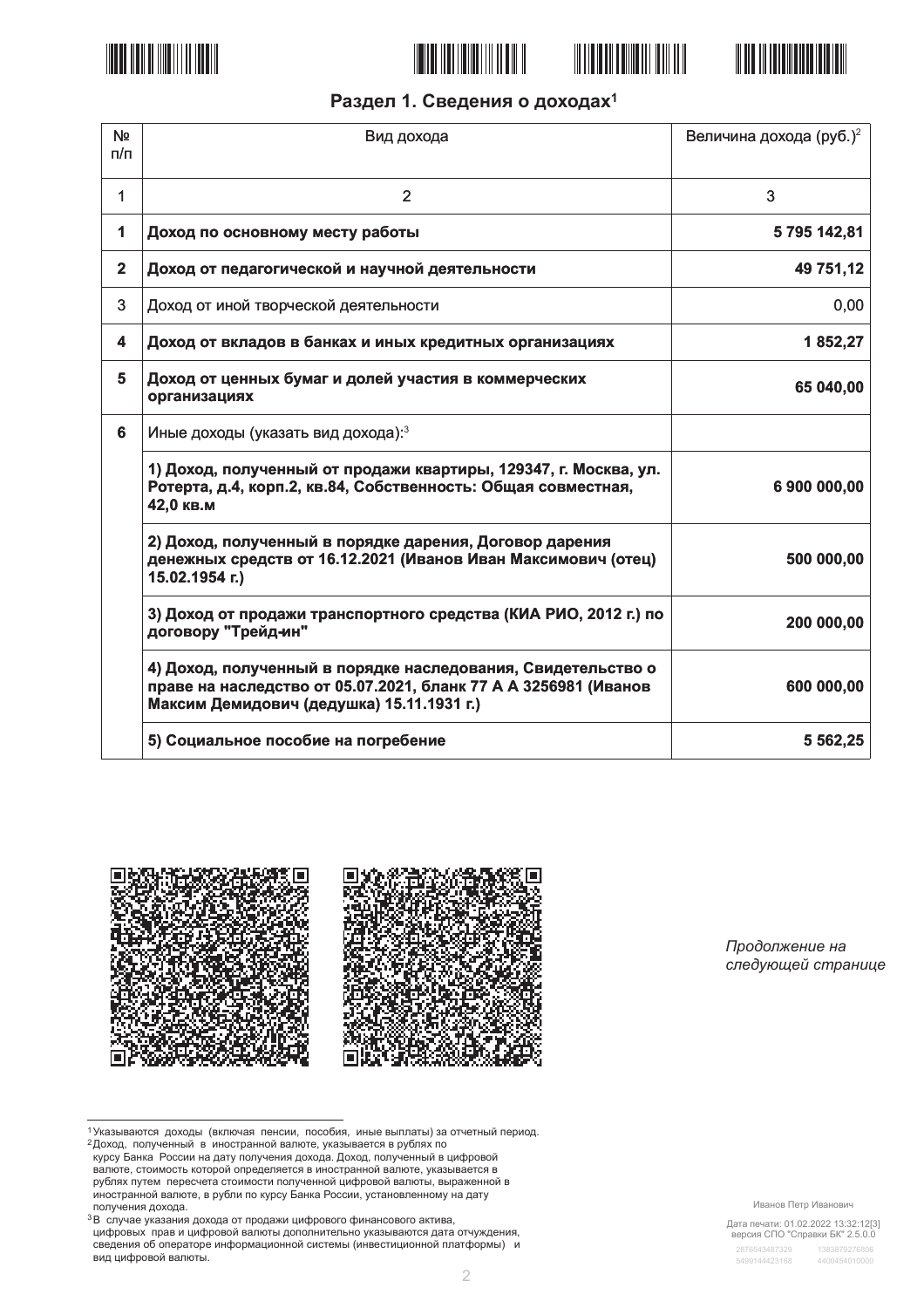







### Раздел 1. Сведения о доходах (продолжение)<sup>1</sup>

| N <sub>2</sub><br>п/п | Вид дохода                                                                                                                                                                                                             | Величина дохода (руб.) <sup>2</sup> |  |
|-----------------------|------------------------------------------------------------------------------------------------------------------------------------------------------------------------------------------------------------------------|-------------------------------------|--|
|                       | 2                                                                                                                                                                                                                      | 3                                   |  |
| 6                     | Иные доходы (указать вид дохода): 3                                                                                                                                                                                    |                                     |  |
|                       | 6) Денежная выплата, полученная при награждении почетной<br>грамотой Президента Российской Федерации (не включена в<br>справку по форме 2-НДФЛ, полученную по основному месту<br>работы)                               | 62 640,00                           |  |
|                       | 7) Выплата денежной суммы выгодоприобретателю,<br>осуществленная на основании договора страхования жизни на<br>случай смерти от 06.03.2014 № СЖ-0133/2014 (застрахованное<br>лицо - Иванов Максим Демидович (дедушка)) | 1 500 000,00                        |  |
|                       | Итого доход за отчетный период                                                                                                                                                                                         | 15 679 988,45                       |  |



1 Указываются доходы (включая пенсии, пособия, иные выплаты) за отчетный период.

- и сложавые со применя в иностранной валюте, иссоеди, и пострание с со примененый в доход, полученный в иностранной валюте, указывается в рублях по<br>курсу Банка России на дату получения дохода. Доход, полученный в цифровой<br> валюте, стоимость котором определяется в иностранной валюты, указывается в рублях путем пересчета стоимости полученной цифровой валюты, выраженной в<br>иностранной валюте, в рубли по курсу Банка России, установленному на дат получения дохода.
- <sup>3</sup>В случае указания дохода от продажи цифрового финансового актива, и случае у маслили докада от продали телевизирования дифровых прав и цифровой валются дополнительно указываются дата отчуждения,<br>сведения об операторе информационной системы (инвестиционной платформы) и вид цифровой валюты.

Иванов Петр Иванович

Дата печати: 01.02.2022 13:32:12[3]<br>версия СПО "Справки БК" 2.5.0.0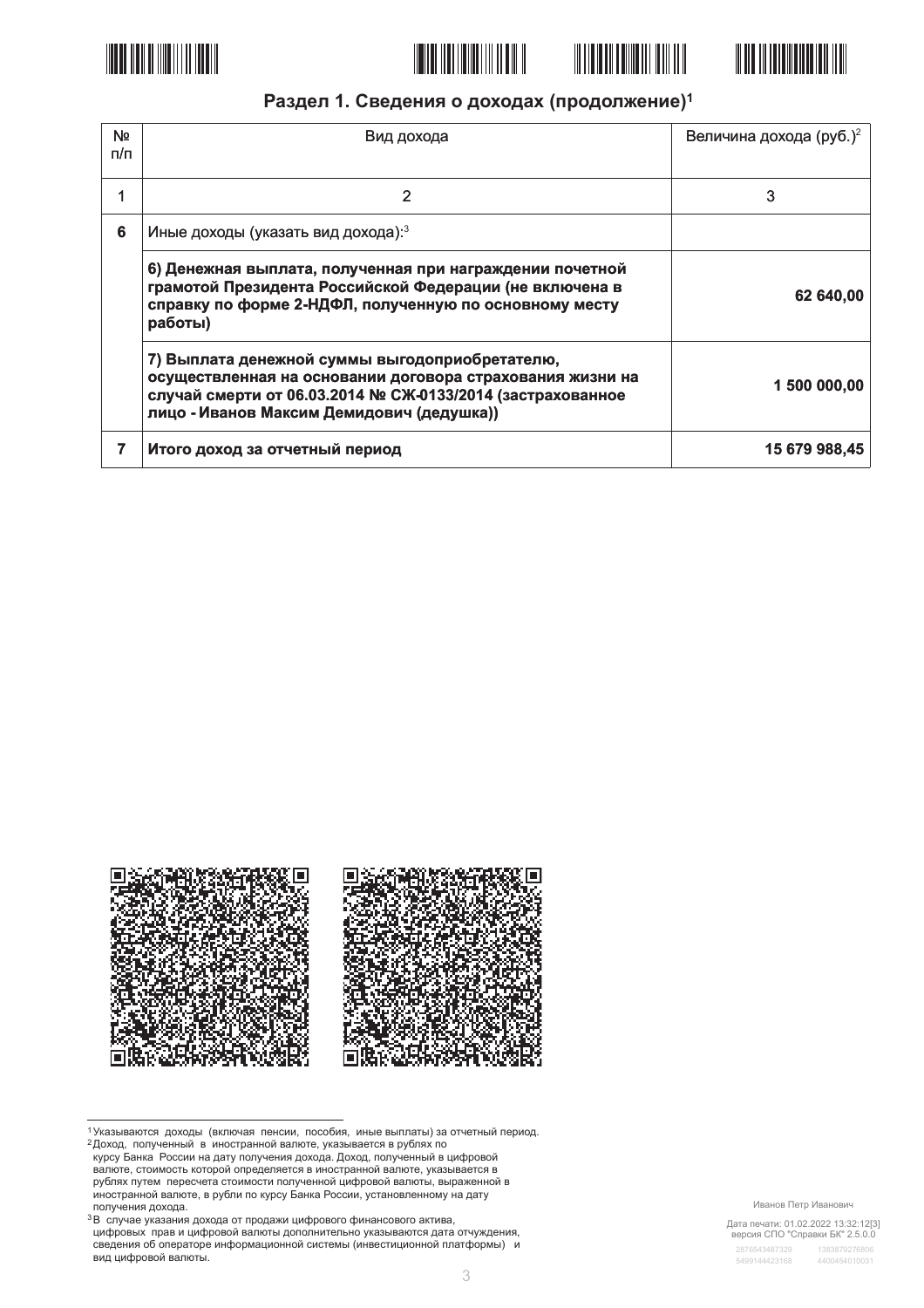







### Раздел 2. Сведения о расходах<sup>1</sup>

| N <sub>2</sub><br>$\Pi/\Pi$ | Вид<br>приобретенного<br>имущества                                       | Сумма сделки<br>(py6.) | Источник получения<br>средств, за счет которых<br>приобретено имущество                                                                                                                                                                                                                                                                                                                                                                                                                                                                                                                                                                                                                              | Основание приобретения <sup>2</sup>                                                                                                                                                         |
|-----------------------------|--------------------------------------------------------------------------|------------------------|------------------------------------------------------------------------------------------------------------------------------------------------------------------------------------------------------------------------------------------------------------------------------------------------------------------------------------------------------------------------------------------------------------------------------------------------------------------------------------------------------------------------------------------------------------------------------------------------------------------------------------------------------------------------------------------------------|---------------------------------------------------------------------------------------------------------------------------------------------------------------------------------------------|
| $\mathbf{1}$                | $\overline{2}$                                                           | 3                      | 4                                                                                                                                                                                                                                                                                                                                                                                                                                                                                                                                                                                                                                                                                                    | 5                                                                                                                                                                                           |
| $\mathbf{1}$                | Земельные участки:                                                       |                        |                                                                                                                                                                                                                                                                                                                                                                                                                                                                                                                                                                                                                                                                                                      |                                                                                                                                                                                             |
| $\overline{2}$              | Иное недвижимое<br>имущество:                                            |                        |                                                                                                                                                                                                                                                                                                                                                                                                                                                                                                                                                                                                                                                                                                      |                                                                                                                                                                                             |
|                             | 1) Квартира<br>(109147, г. Москва,<br>ул. Марксистская,<br>д.13, кв.108) | 14 950 000,00          | Доход, полученный от<br>продажи квартиры, г.<br>Москва, ул. Ротерта, д.4,<br>корп.2, кв.84,<br>Собственность: Общая<br>совместная, 42,0 кв.м (6<br>900 000,00 руб.), Доход,<br>полученный от продажи<br>квартиры, г. Москва, ул.<br>Ротерта, д.4, корп.2,<br>кв.84, (доход супруги),<br>Собственность: Общая<br>совместная, 42,0 кв.м (3<br>450 000,00 руб.), Доход,<br>полученный в порядке<br>дарения (Иванов И.М.<br>(отец) 15.02.1954 г.)<br>(500 000,00 руб.), Доход,<br>полученный в порядке<br>наследования (Иванов<br>М.Д. (дедушка) 15.11.1931<br>г.) (600 000,00 руб.),<br>Ипотечный кредит, ПАО<br>"Банк "ФК Открытие",<br>Кредитор, № 125-КД от<br>15.01.2021, () (3 500 000,00<br>руб.) | Регистрационный номер<br>записи в ЕГРН<br>77:05:0002828-77/112/2021-8<br>59 от 20.01.2021, договор<br>купли-продажи квартиры с<br>использованием<br>кредитных средств № 13 от<br>15.01.2021 |



Продолжение на следующей странице

1 Сведения о расходах представляются в случаях, установленных статьей 3 Федерального закона от 3 декабря 2012 г. № 230-ФЗ "О контроле за соответствием расходов лиц, замещающих государственные должности, и иных лиц их доходам". Если правовые основания для представления указанных сведений отсутствуют, данный раздел не

доплняется.<br>Заполняется.<br><sup>2</sup>Указываются наименование и реквизиты документа, являющегося законным основанием для возникновения права<br>собственности. Копия документа прилагается к настоящей справке.

в отношении цифровых финансовых активов в качестве основания приобретения указываются реквизиты записи о цифровых финансовых активах в информационной системе, в которой осуществляется выпуск цифровых финансовых

о дикретели финансовых активом отношения и положительной системы.<br>В отношении цифровой валюты в качестве основания приобретения указываются идентификационный номер и дата и отношении сделок по применять на поставлении при ее наличии по применимому праву.<br>В отношении сделок по приобретению цифровых финансовых активов и цифровой валюты к справке прилагаются

документы (при их наличии), подтверждающие сумму сделки и (или) содержащие информацию о второй стороне сделки.

Дата печати: 01.02.2022 13:32:12[3]<br>версия СПО "Справки БК" 2.5.0.0 1383879276806

Иванов Петр Иванович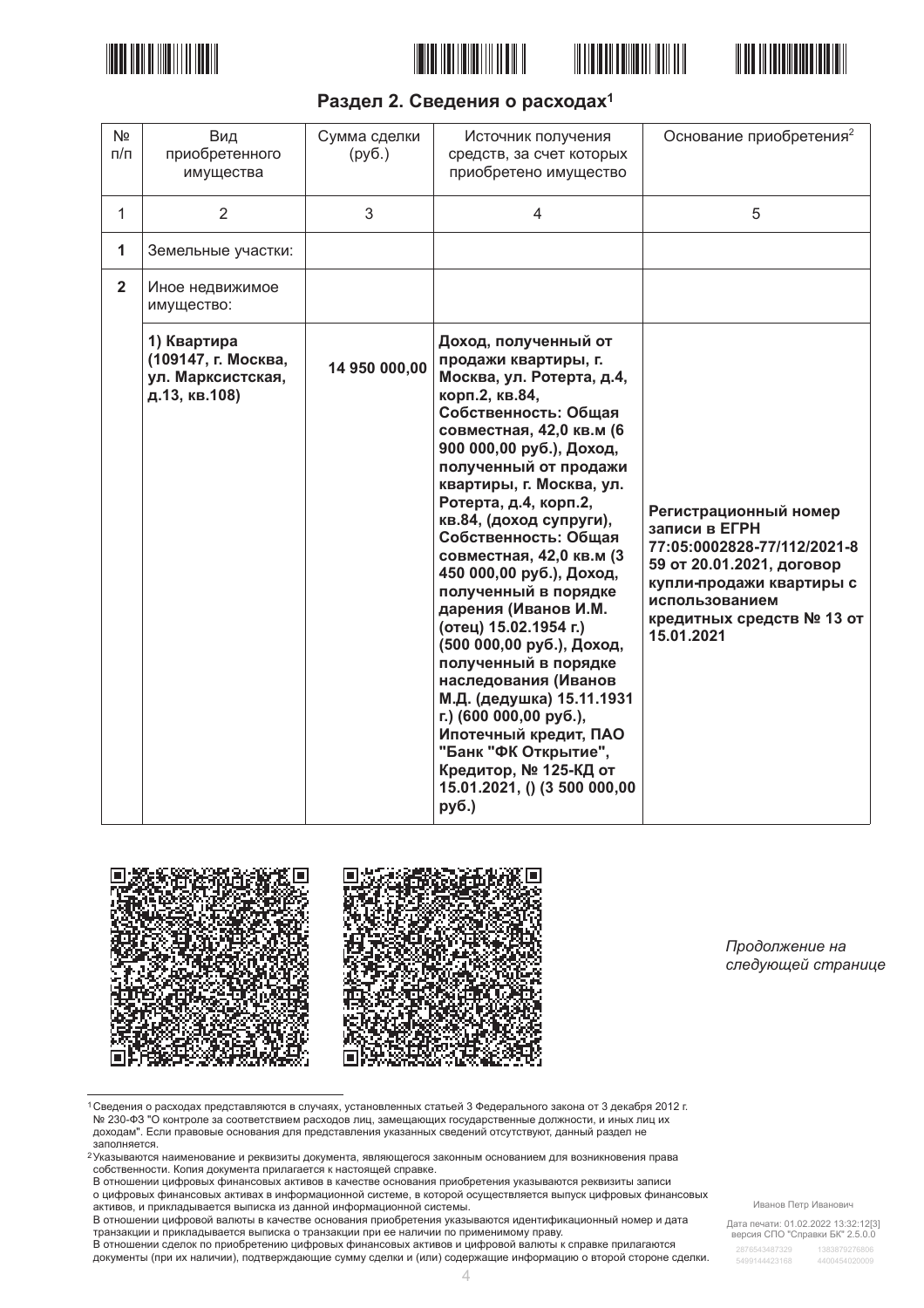







### Раздел 2. Сведения о расходах (продолжение)<sup>1</sup>

| N <sub>2</sub><br>$\Pi/\Pi$ | Вид<br>приобретенного<br>имущества                                                                                | Сумма сделки<br>(py6.) | Источник получения<br>средств, за счет которых<br>приобретено имущество                                                                                                                                                                                                                                                                                                                                                                                                                                                                                   | Основание приобретения <sup>2</sup>          |
|-----------------------------|-------------------------------------------------------------------------------------------------------------------|------------------------|-----------------------------------------------------------------------------------------------------------------------------------------------------------------------------------------------------------------------------------------------------------------------------------------------------------------------------------------------------------------------------------------------------------------------------------------------------------------------------------------------------------------------------------------------------------|----------------------------------------------|
| 1                           | 2                                                                                                                 | 3                      | 4                                                                                                                                                                                                                                                                                                                                                                                                                                                                                                                                                         | 5                                            |
| 3                           | Транспортные<br>средства:                                                                                         |                        |                                                                                                                                                                                                                                                                                                                                                                                                                                                                                                                                                           |                                              |
|                             | 1) Легковой<br>автомобиль:<br>TOЙOTA PAB 4,<br>2020 г., Место<br>регистрации:<br><b>МОТОТРЭР ГИБДД</b><br>УВД ЦАО | 2 500 000,00           | Выплата денежной<br><b>СУММЫ</b><br>выгодоприобретателю,<br>осуществленная на<br>основании договора<br>страхования жизни на<br>случай смерти от<br>06.03.2014 Nº<br>CЖ-0133/2014<br>(застрахованное лицо -<br>Иванов Максим<br>Демидович (дедушка)) (1<br>500 000,00 руб.), Заем,<br>Иванова Анастасия<br>Ивановна (сестра)<br>02.03.1977 г.р.,<br>зарегистрированная по<br>адресу: г. Москва, ул.<br>Ленинская Слобода, д. 5,<br>кв. 15, Кредитор,<br>Договор займа б/н от<br>$01.02.2021, ()$ ,<br>Беспроцентный заем на<br>3 года. (1 000 000,00 руб.) | Договор купли-продажи №<br>б/н от 01.02.2021 |



Продолжение на следующей странице

1 Сведения о расходах представляются в случаях, установленных статьей 3 Федерального закона от 3 декабря 2012 г. № 230-ФЗ "О контроле за соответствием расходов лиц, замещающих государственные должности, и иных лиц их доходам". Если правовые основания для представления указанных сведений отсутствуют, данный раздел не

в отношении цифровых финансовых активов в качестве основания приобретения указываются реквизиты записи о цифровых финансовых активах в информационной системе, в которой осуществляется выпуск цифровых финансовых

о дикретели финансовых активах в инфермационной системы.<br>В отношении цифровой валюты в качестве основания приобретения указываются идентификационный номер и дата и отношении сделок по применять на поставлении при ее наличии по применимому праву.<br>В отношении сделок по приобретению цифровых финансовых активов и цифровой валюты к справке прилагаются

документы (при их наличии), подтверждающие сумму сделки и (или) содержащие информацию о второй стороне сделки.

Иванов Петр Иванович

Дата печати: 01.02.2022 13:32:12[3]<br>версия СПО "Справки БК" 2.5.0.0

доплняется.<br>Заполняется.<br><sup>2</sup>Указываются наименование и реквизиты документа, являющегося законным основанием для возникновения права<br>собственности. Копия документа прилагается к настоящей справке.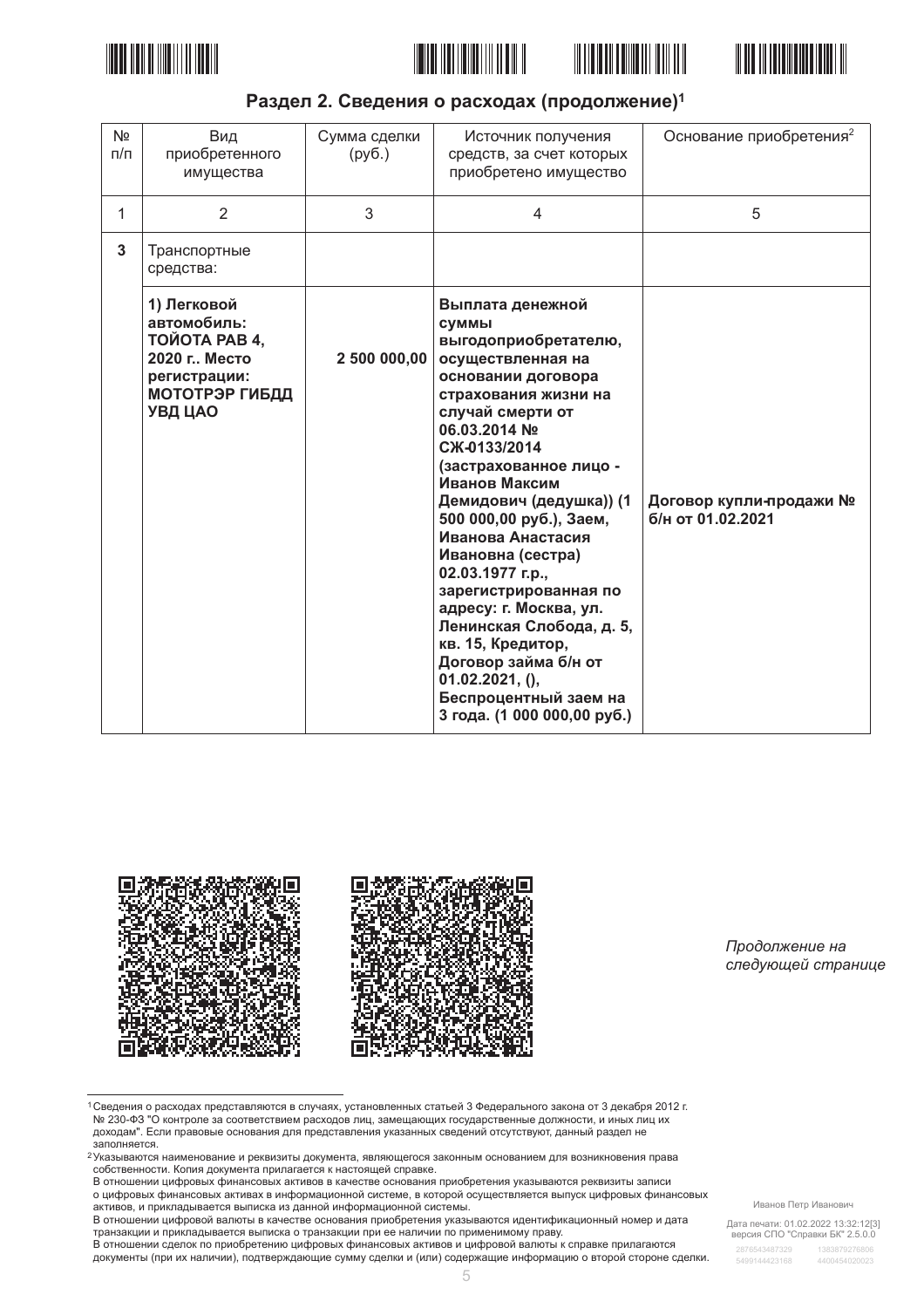







### Раздел 2. Сведения о расходах (продолжение)<sup>1</sup>

| Nº<br>$\Pi/\Pi$ | Вид<br>приобретенного<br>имущества                                                                                                                                     | Сумма сделки<br>(py6.) | Источник получения<br>средств, за счет которых<br>приобретено имущество                                          | Основание приобретения <sup>2</sup> |
|-----------------|------------------------------------------------------------------------------------------------------------------------------------------------------------------------|------------------------|------------------------------------------------------------------------------------------------------------------|-------------------------------------|
| 1               | 2                                                                                                                                                                      | 3                      | 4                                                                                                                | 5                                   |
| 4               | Ценные бумаги:                                                                                                                                                         |                        |                                                                                                                  |                                     |
|                 | 1) Вид ценной<br>бумаги:<br>Сберегательный<br>сертификат (ПАО<br>"Сбербанк<br>России")<br>Номинальная<br>величина<br>обязательства:<br>100 000,00руб.<br>Количество: 2 | 200 000,00             | Доход от продажи<br>транспортного средства<br>(КИА РИО, 2012 г.) по<br>договору "Трейд-<br>ин" (200 000,00 руб.) | Договор б/н от 18.05.2021           |
| 5               | Цифровые<br>финансовые активы:                                                                                                                                         |                        |                                                                                                                  |                                     |
| 6               | Цифровая валюта:                                                                                                                                                       |                        |                                                                                                                  |                                     |



1 Сведения о расходах представляются в случаях, установленных статьей 3 Федерального закона от 3 декабря 2012 г. № 230-ФЗ "О контроле за соответствием расходов лиц, замещающих государственные должности, и иных лиц их доходам". Если правовые основания для представления указанных сведений отсутствуют, данный раздел не

доплняется.<br>Заполняется.<br><sup>2</sup>Указываются наименование и реквизиты документа, являющегося законным основанием для возникновения права<br>собственности. Копия документа прилагается к настоящей справке.

в отношении цифровых финансовых активов в качестве основания приобретения указываются реквизиты записи о цифровых финансовых активах в информационной системе, в которой осуществляется выпуск цифровых финансовых о дикретели финансовых активах в инфермационной системы.<br>В отношении цифровой валюты в качестве основания приобретения указываются идентификационный номер и дата

и отношении сделок по применять на поставлении при ее наличии по применимому праву.<br>В отношении сделок по приобретению цифровых финансовых активов и цифровой валюты к справке прилагаются

документы (при их наличии), подтверждающие сумму сделки и (или) содержащие информацию о второй стороне сделки.

Иванов Петр Иванович

Дата печати: 01.02.2022 13:32:12[3]<br>версия СПО "Справки БК" 2.5.0.0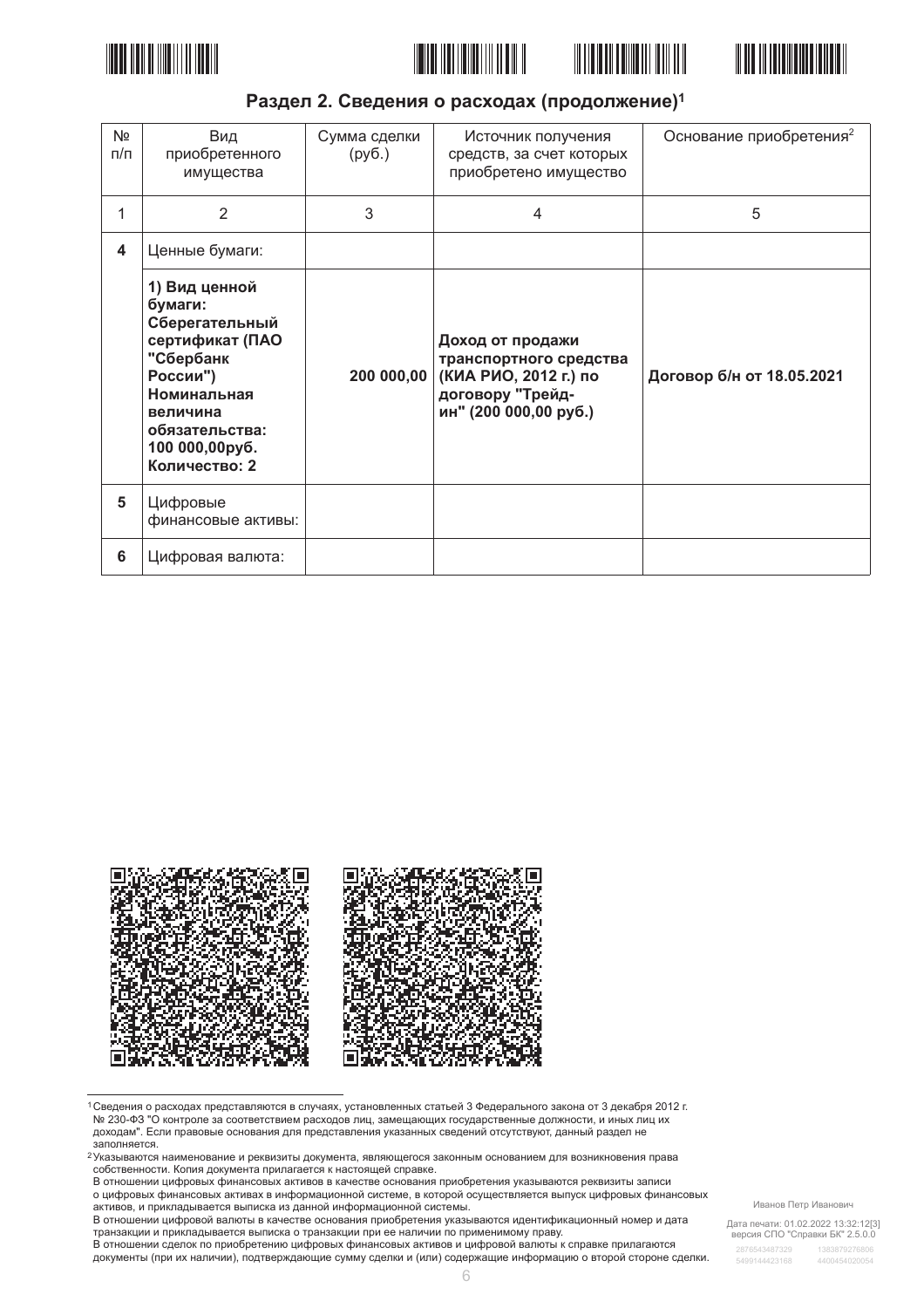





### Раздел 3. Сведения об имуществе 3.1. Недвижимое имущество

| N <sub>2</sub><br>$\pi/\pi$ | Вид и<br>наименование<br>имущества                                                                                                     | Вид<br>собственности <sup>1</sup> | Местонахождение<br>(Адрес)                                                                                                            | Площадь<br>(KB.M) | Основание<br>приобретения и<br>источник средств <sup>2</sup>                                                                                                                                                     |
|-----------------------------|----------------------------------------------------------------------------------------------------------------------------------------|-----------------------------------|---------------------------------------------------------------------------------------------------------------------------------------|-------------------|------------------------------------------------------------------------------------------------------------------------------------------------------------------------------------------------------------------|
| 1                           | 2                                                                                                                                      | 3                                 | 4                                                                                                                                     | 5                 | 6                                                                                                                                                                                                                |
| 1                           | Земельные<br>участки: 3                                                                                                                |                                   |                                                                                                                                       |                   |                                                                                                                                                                                                                  |
|                             | 1) Находящиеся в<br>составе дачных,<br>садоводческих и<br>огороднических<br>объединений<br>(кадастровый<br>номер<br>50:08:0050303:305) | Общая долевая<br>(1/2)            | 143513,<br>Московская<br>область,<br><b>Истринский</b><br>район, д.<br>Рождествено, ДНТ<br>"Строитель", уч.<br><b>N</b> <sup>20</sup> | 1200,0            | Свидетельство о<br>государственной<br>регистрации права<br>50 AA 789456 OT<br>15.05.2010 (запись в<br><b>EFPN</b><br>50-50-07/112-2010-859<br>от 15.05.2010),<br>договор купли-<br>продажи № 11 от<br>30.04.2010 |
| $\mathbf{2}$                | Жилые дома, дачи:                                                                                                                      |                                   |                                                                                                                                       |                   |                                                                                                                                                                                                                  |
|                             | 1) Жилой дом с<br>участком                                                                                                             | Индивидуальная                    | Испания, г. Салоу,<br>Аллея Хайме,<br>И'ель<br>Конкистодор, д. 4                                                                      | 50,0              | Договор купли-<br>продажи № 12 от<br>15.07.2017, апостиль<br>от 18.07.2017,<br>источник средств:<br>накопления за<br>предыдущие годы (4<br>500 000,00 py6.)                                                      |



Продолжение на следующей странице

1 Указывается вид собственности (индивидуальная, долевая, общая); для совместной собственности указываются иные лица (Ф.И.О. или наименование), в собственности которых находится имущество; для долевой собственности<br>указывается доля лица, сведения об имуществе которого представляются.

уменности произведа с не и полности с с не и произведения с представительного и при принять с делать с делать<br>Указываются наименование и реквизиты документа, являющегося законным основанием для возникновения права собственности, а также в случаях, предусмотренных частью 1 статьи 4 Федерального закона от 7 мая 2013 г. № 79-ФЗ "О запрете отдельным категориям лиц открывать и иметь счета (вклады), хранить наличные денежные средства и ценности в иностранных банках, расположенных за пределами территории Российской Федерации, владеть и (или) пользоваться иностранными финансовыми инструментами", источник получения средств, за счет которых приобретено имущество.<br>3Указывается вид земельного участка (пая, доли): под индивидуальное жилищное строительство, дачный, садовый,

приусадебный, огородный и другие.

Иванов Петр Иванович

Дата печати: 01.02.2022 13:32:12[3]<br>версия СПО "Справки БК" 2.5.0.0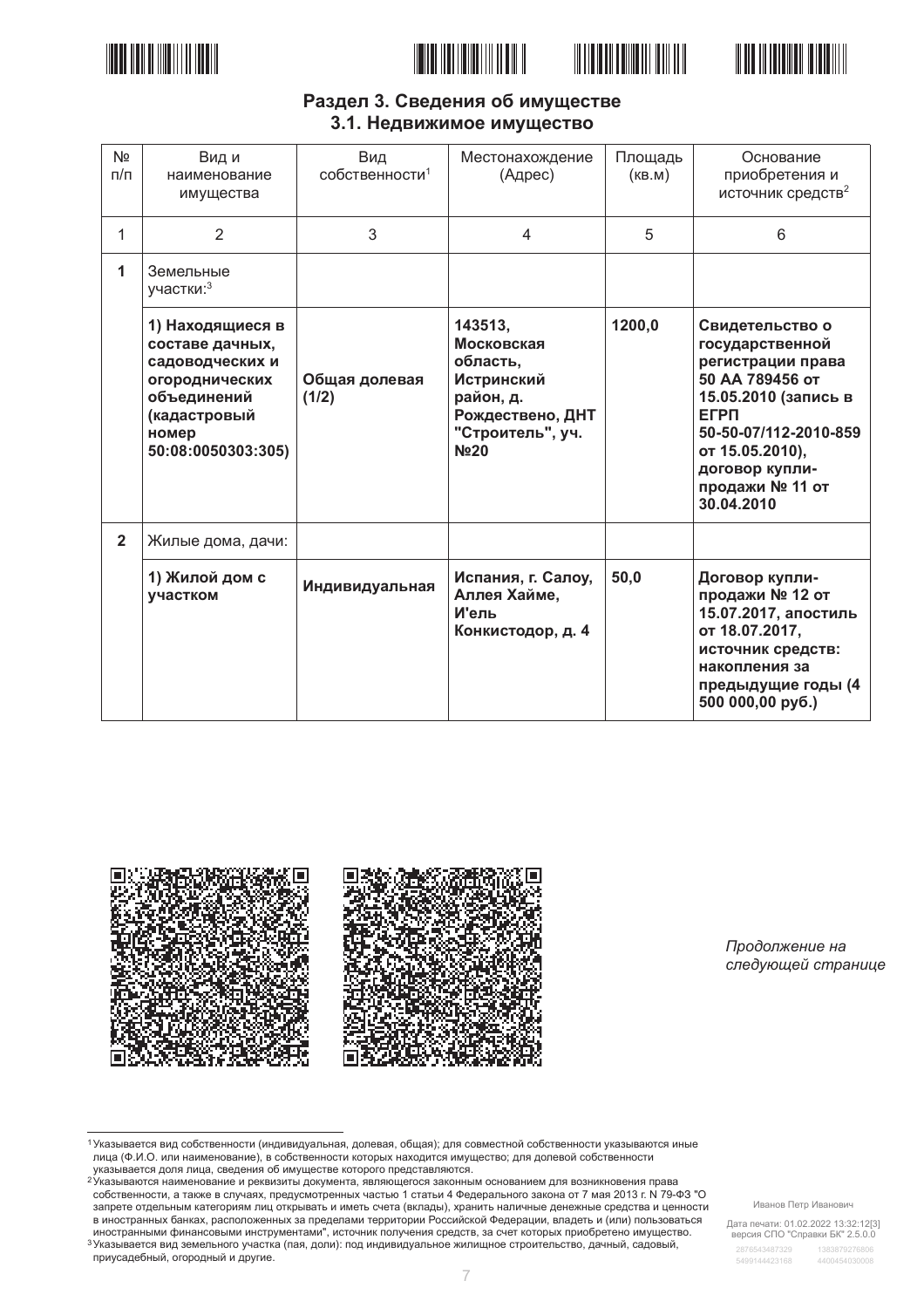







| N <sub>2</sub><br>$\pi/\pi$ | Вид и<br>наименование<br>имущества                     | Вид<br>собственности <sup>1</sup>                                                       | Местонахождение<br>(Адрес)                                                                                                 | Площадь<br>(KB.M) | Основание<br>приобретения и<br>источник средств <sup>2</sup>                                                                                                                                                                              |
|-----------------------------|--------------------------------------------------------|-----------------------------------------------------------------------------------------|----------------------------------------------------------------------------------------------------------------------------|-------------------|-------------------------------------------------------------------------------------------------------------------------------------------------------------------------------------------------------------------------------------------|
| 1                           | $\overline{2}$                                         | 3                                                                                       | $\overline{4}$                                                                                                             | 5                 | 6                                                                                                                                                                                                                                         |
| $\overline{2}$              | Жилые дома, дачи:                                      |                                                                                         |                                                                                                                            |                   |                                                                                                                                                                                                                                           |
|                             | 2) Дача<br>(кадастровый<br>номер<br>50:08:0050303:306) | Общая<br>совместная<br>(Иванова<br>Маргарита<br>Юрьевна<br>(супруга),<br>11.09.1978 г.) | 143513,<br>Московская<br>область,<br><b>Истринский</b><br>район, д.<br>Рождествено, ДНТ<br>"Строитель", уч.<br><b>No20</b> | 80,0              | Свидетельство о<br>государственной<br>регистрации права<br>50 BB 456789 OT<br>19.10.2012 (запись в<br><b>EFPN</b><br>50-50-01/112/2012-888<br>от 19.10.2012),<br>возведение жилого<br>дома на земельном<br>участке                        |
| $\overline{3}$              | Квартиры:                                              |                                                                                         |                                                                                                                            |                   |                                                                                                                                                                                                                                           |
|                             | 1) Квартира                                            | Общая<br>совместная<br>(Иванова<br>Маргарита<br>Юрьевна<br>(супруга),<br>11.09.1978 г.) | 109147, г. Москва,<br>ул. Марксистская,<br>д.13, кв.108                                                                    | 78,0              | Регистрационный<br>номер записи в ЕГРН<br>77:05:0002828-77/112/<br>2021-859 от<br>20.01.2021, договор<br>купли-продажи<br>квартиры с<br>использованием<br>кредитных средств<br>№ 13 от 15.01.2021<br>(кадастровый номер<br>77:05:0002828) |



Продолжение на следующей странице

<sup>1</sup> Указывается вид собственности (индивидуальная, долевая, общая); для совместной собственности указываются иные лица (Ф.И.О. или наименование), в собственности которых находится имущество; для долевой собственности лица (Ф.И.О. или наименование), в собственности которых находится имущество; для долевой собственности има, телеси доля лица, сведения об имуществе которого представляются.<br>Указывается доля лица, сведения об имуществе которого представляются.<br><sup>2</sup>Указываются наименование и реквизиты документа, являющегося законным основание

собственности, а также в случаях, предусмотренных частью 1 статьи 4 Федерального закона от 7 мая 2013 г. № 79-ФЗ "О запрете отдельным категориям лиц открывать и иметь счета (вклады), хранить наличные денежные средства и ценности<br>в иностранных банках, расположенных за пределами территории Российской Федерации, владеть и (или) пользовать иностранными финансовыми инструментами", источник получения средств, за счет которых приобретено имущество.

Иванов Петр Иванович

Дата печати: 01.02.2022 13:32:12[3]<br>версия СПО "Справки БК" 2.5.0.0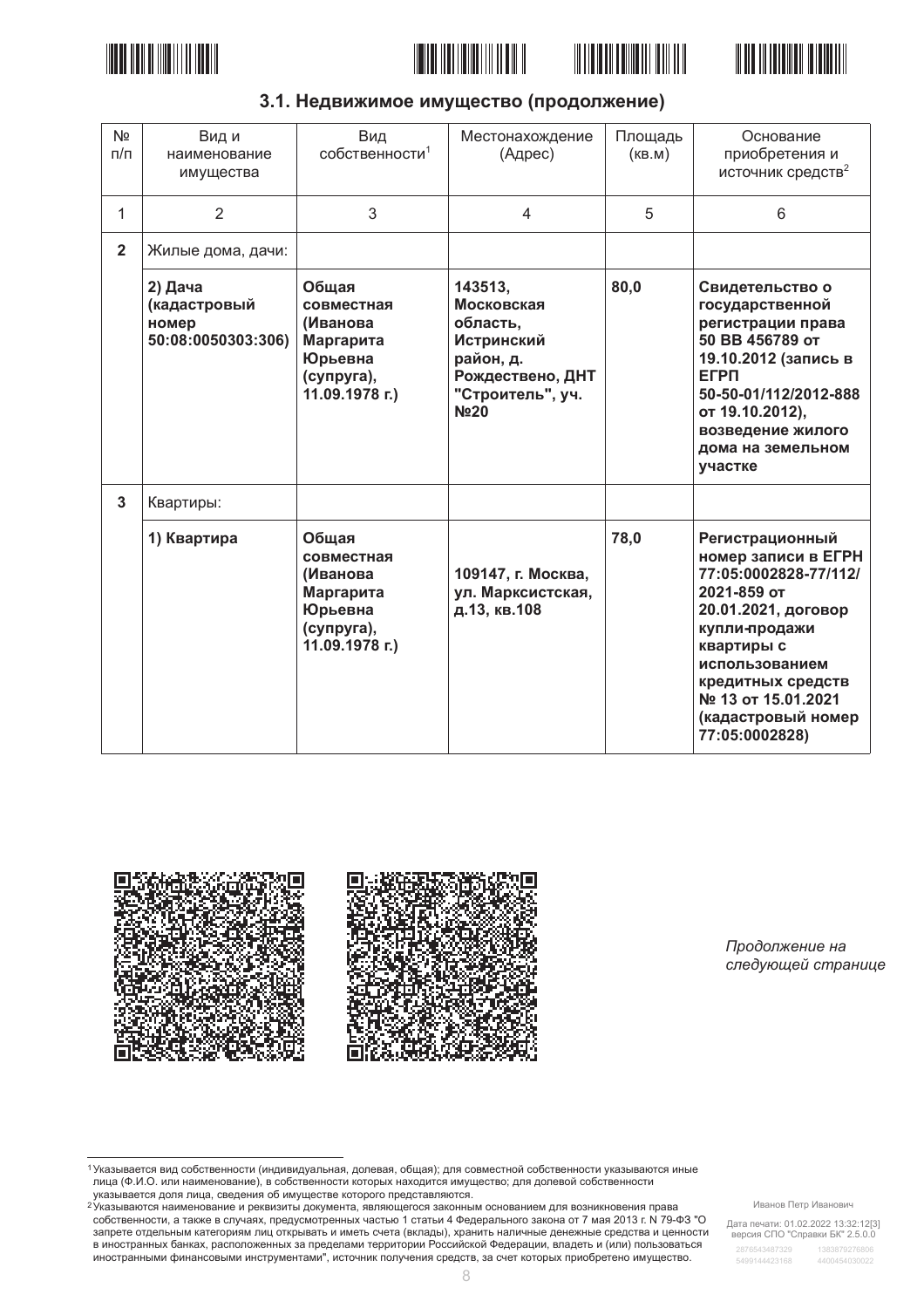







| 3.1. Недвижимое имущество (продолжение) |  |  |
|-----------------------------------------|--|--|
|-----------------------------------------|--|--|

| N <sub>2</sub><br>$\pi/\pi$ | Вид и<br>наименование<br>имущества                                  | Вид<br>собственности <sup>1</sup> | Местонахождение<br>(Адрес)                                      | Площадь<br>(KB.M) | Основание<br>приобретения и<br>источник средств <sup>2</sup>                                                                                                                                                    |
|-----------------------------|---------------------------------------------------------------------|-----------------------------------|-----------------------------------------------------------------|-------------------|-----------------------------------------------------------------------------------------------------------------------------------------------------------------------------------------------------------------|
| 1                           | 2                                                                   | 3                                 | 4                                                               | 5                 | 6                                                                                                                                                                                                               |
| 4                           | Гаражи:                                                             |                                   |                                                                 |                   |                                                                                                                                                                                                                 |
|                             | 1) Гараж<br>(кадастровый<br>номер<br>77:01:0002323:102<br>3)        | Индивидуальная                    | 109383, г. Москва,<br>Проектируемый<br>5112-й проезд, вл.<br>14 | 18,0              | Свидетельство о<br>государственной<br>регистрации права<br>77 АА 789456 от<br>11.12.2008 (запись в<br><b>EFPN</b><br>77-77-01/119/2008-777<br>от 11.12.2008),<br>договор купли-<br>продажи б/н от<br>01.12.2008 |
|                             | 2) Машиноместо<br>(кадастровый<br>номер<br>77:01:0004567:345<br>14) | Индивидуальная                    | 123478, г. Москва,<br>ул. Матвеевская,<br>д.5, стр.1            | 14,0              | Свидетельство о<br>государственной<br>регистрации права<br>77 KK 156888 OT<br>12.12.2014 (запись в<br><b>EFPN</b><br>77-77-08/111/2014-119<br>от 12.12.2014),<br>договор дарения<br>№13-ДАР от<br>15.11.2014    |



Продолжение на следующей странице

<sup>1</sup> Указывается вид собственности (индивидуальная, долевая, общая); для совместной собственности указываются иные лица (Ф.И.О. или наименование), в собственности которых находится имущество; для долевой собственности лица (Ф.И.О. или наименование), в собственности которых находится имущество; для долевой собственности

има, телеси доля лица, сведения об имуществе которого представляются.<br>Указывается доля лица, сведения об имуществе которого представляются.<br><sup>2</sup>Указываются наименование и реквизиты документа, являющегося законным основание иностранными финансовыми инструментами", источник получения средств, за счет которых приобретено имущество.

Дата печати: 01.02.2022 13:32:12[3]<br>версия СПО "Справки БК" 2.5.0.0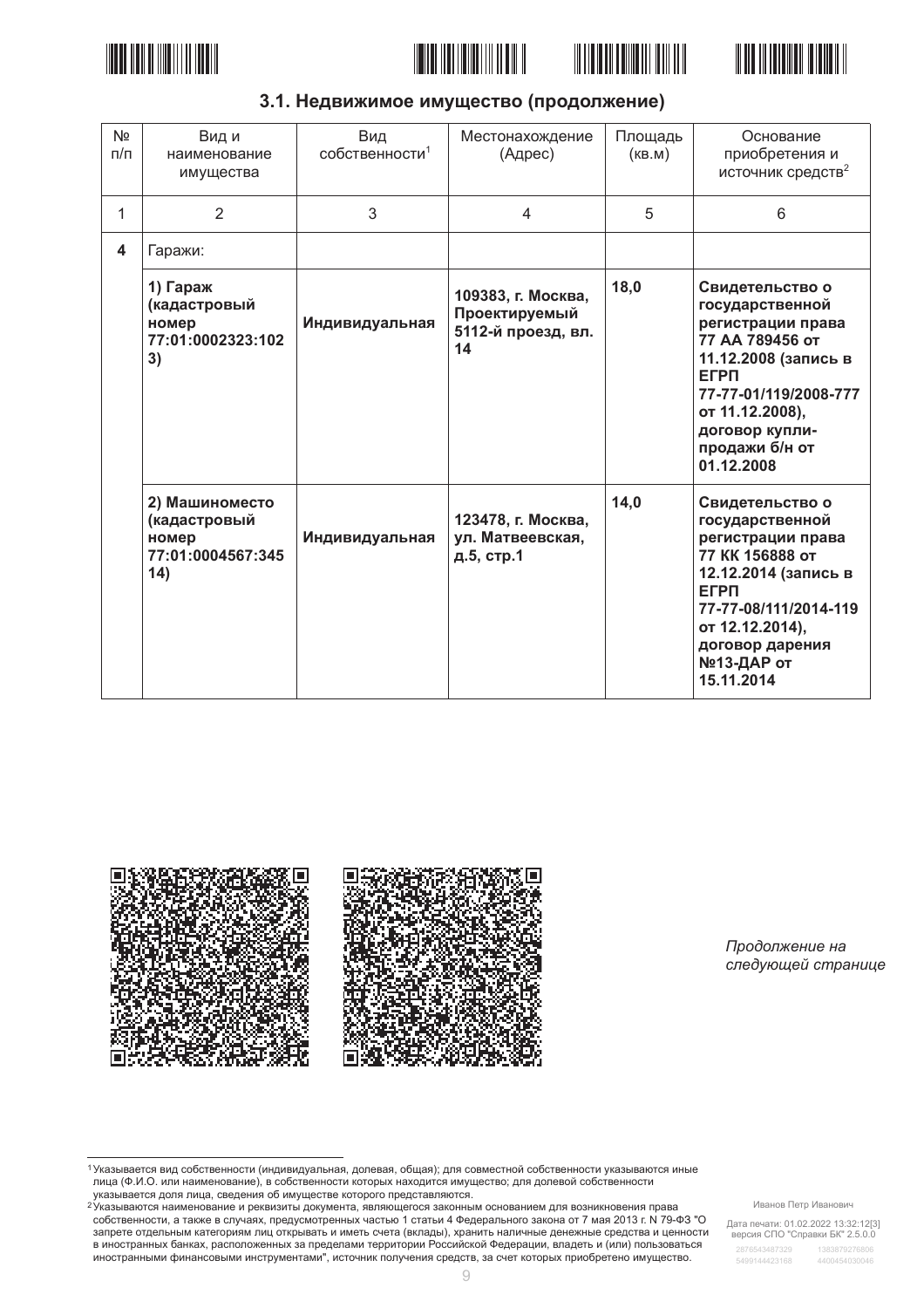







### 3.1. Недвижимое имущество (продолжение)

| N <sub>2</sub><br>$\Pi/\Pi$ | Вид и<br>наименование<br>имущества                                                       | Вид<br>$\overline{C}$ Обственности <sup>1</sup> | Местонахождение<br>(Адрес)                           | Площадь<br>(KB.M) | Основание<br>приобретения и<br>источник средств <sup>2</sup>                                                                                 |
|-----------------------------|------------------------------------------------------------------------------------------|-------------------------------------------------|------------------------------------------------------|-------------------|----------------------------------------------------------------------------------------------------------------------------------------------|
|                             | 2                                                                                        | 3                                               | 4                                                    | 5                 | 6                                                                                                                                            |
| 5                           | Иное недвижимое<br>имущество:                                                            |                                                 |                                                      |                   |                                                                                                                                              |
|                             | 1) Нежилое<br>(офисное)<br>помещение<br>(кадастровый<br>номер<br>77:08:0004040:676<br>7) | Индивидуальная                                  | 123478, г. Москва,<br>ул. Матвеевская,<br>д.5, стр.6 | 300,0             | Запись в ЕГРП<br>77-77-08/111/2014-118<br>от 23.07.2021,<br>Свидетельство о<br>праве на наследство<br>от 05.07.2021, бланк<br>77 A A 3256985 |



<sup>1</sup> Указывается вид собственности (индивидуальная, долевая, общая); для совместной собственности указываются иные лица (Ф.И.О. или наименование), в собственности которых находится имущество; для долевой собственности лица (Ф.И.О. или наименование), в собственности которых находится имущество; для долевой собственности има, телеси доля лица, сведения об имуществе которого представляются.<br>Указывается доля лица, сведения об имуществе которого представляются.<br><sup>2</sup>Указываются наименование и реквизиты документа, являющегося законным основание

собственности, а также в случаях, предусмотренных частью 1 статьи 4 Федерального закона от 7 мая 2013 г. № 79-ФЗ "О запрете отдельным категориям лиц открывать и иметь счета (вклады), хранить наличные денежные средства и ценности в иностранных банках, расположенных за пределами территории Российской Федерации, владеть и (или) пользоваться иностранными финансовыми инструментами", источник получения средств, за счет которых приобретено имущество.

Иванов Петр Иванович

Дата печати: 01.02.2022 13:32:12[3]<br>версия СПО "Справки БК" 2.5.0.0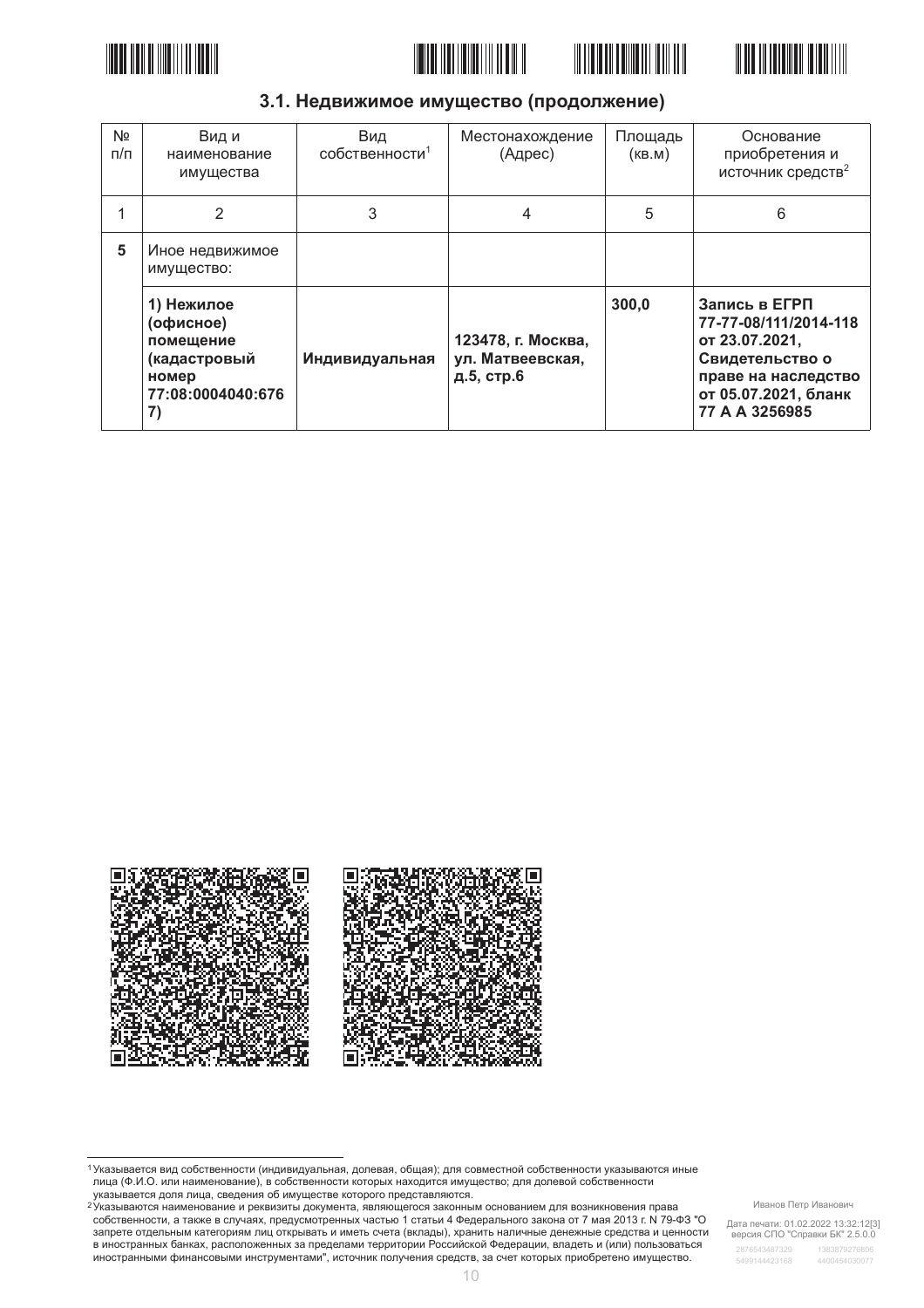







# 3.2. Транспортные средства

| N <sub>2</sub><br>$\Box/\Box$ | Вид, марка, модель<br>транспортного средства,<br>год изготовления | Вид собственности <sup>1</sup> | Место регистрации                                                           |
|-------------------------------|-------------------------------------------------------------------|--------------------------------|-----------------------------------------------------------------------------|
| 1                             | 2                                                                 | 3                              | 4                                                                           |
| 1                             | Автомобили легковые:                                              |                                |                                                                             |
|                               | 1) ВАЗ 21074, 2003 г.                                             | Индивидуальная                 | Снят с регистрационного учета в<br>связи с непригодностью к<br>эксплуатации |
|                               | 2) ТОЙОТА РАВ 4, 2020 г.                                          | Индивидуальная                 | Код подразделения ГИБДД<br>1145519                                          |
| $\mathbf{2}$                  | Автомобили грузовые:                                              |                                |                                                                             |
|                               | 1) Тойота Хилукс, 2010 г.                                         | Индивидуальная                 | Снят с регистрационного учета в<br>связи с угоном                           |
| 3                             | Мототранспортные средства:                                        |                                |                                                                             |
|                               | 1) Мотоцикл ХОНДА СТ 1300,<br>2016 г.                             | Индивидуальная                 | 3 отд. МОТОТРЭР ГИБДД УВД по<br>ЦАО г. Москвы                               |
| 4                             | Сельскохозяйственная<br>техника:                                  |                                |                                                                             |
|                               | Не имею                                                           |                                |                                                                             |
| 5                             | Водный транспорт:                                                 |                                |                                                                             |
|                               | 1) Лодка моторная Мастер<br>600, 2012 г.                          | Индивидуальная                 | ГИМС МЧС России по г. Москве                                                |
| 6                             | Воздушный транспорт:                                              |                                |                                                                             |
|                               | Не имею                                                           |                                |                                                                             |





Продолжение на следующей странице

Иванов Петр Иванович

Дата печати: 01.02.2022 13:32:12[3]<br>версия СПО "Справки БК" 2.5.0.0

2876543487329 5499144423168 4400454040007

<sup>1</sup> Указывается вид собственности (индивидуальная, общая); для совместной собственности указываются иные лица<br>(Ф.И.О. или наименование), в собственности которых находится имущество; для долевой собственности указывается<br>д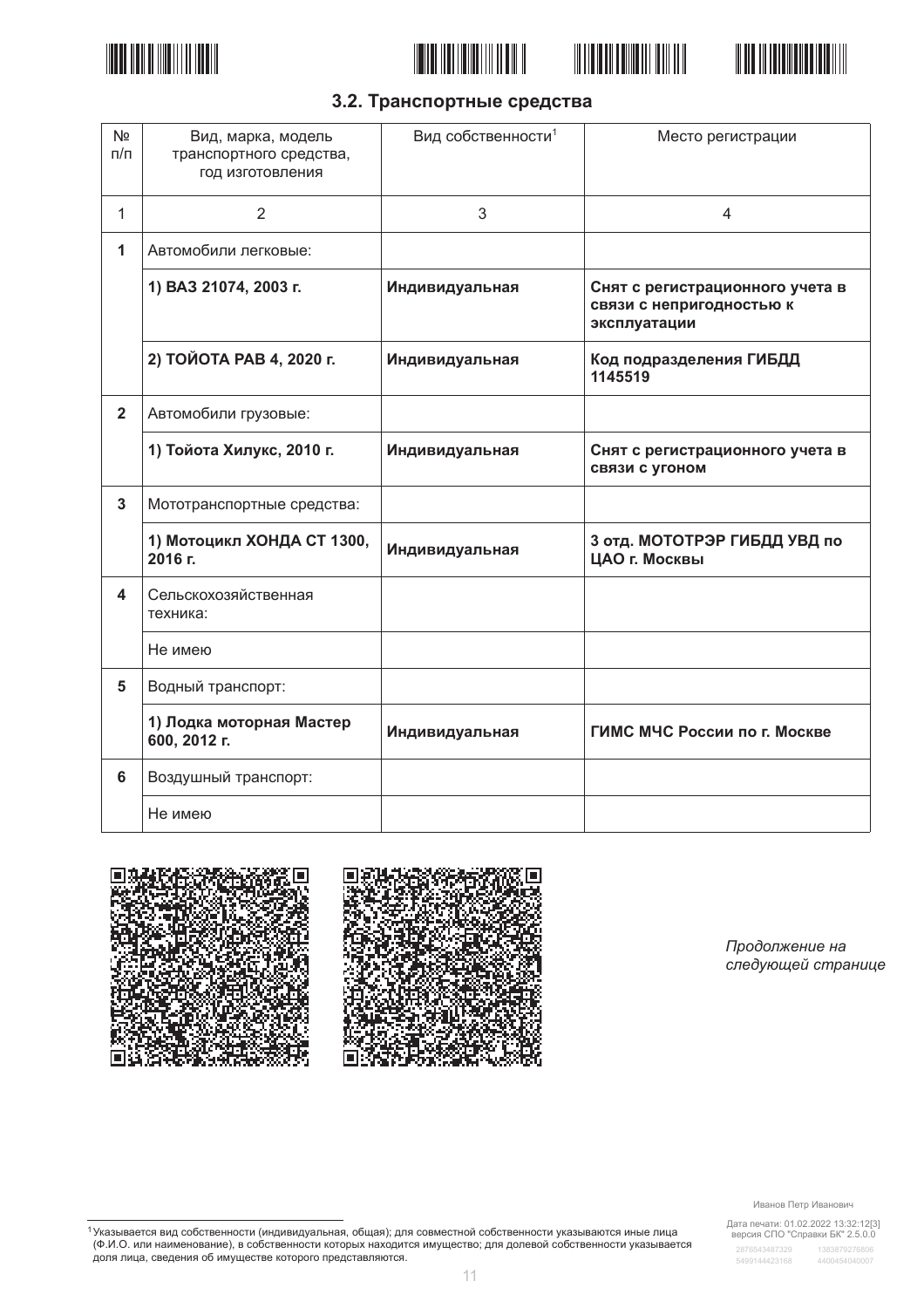







### 3.2. Транспортные средства (продолжение)

| Nº<br>п/п | Вид, марка, модель<br>транспортного средства,<br>год изготовления | Вид собственности <sup>1</sup> | Место регистрации       |
|-----------|-------------------------------------------------------------------|--------------------------------|-------------------------|
|           |                                                                   |                                | 4                       |
|           | Иные транспортные средства:                                       |                                |                         |
|           | 1) Снегоход Фазер МТХ-10,<br>2011 F.                              | Индивидуальная                 | Регистрация отсутствует |



Иванов Петр Иванович

Дата печати: 01.02.2022 13:32:12[3]<br>версия СПО "Справки БК" 2.5.0.0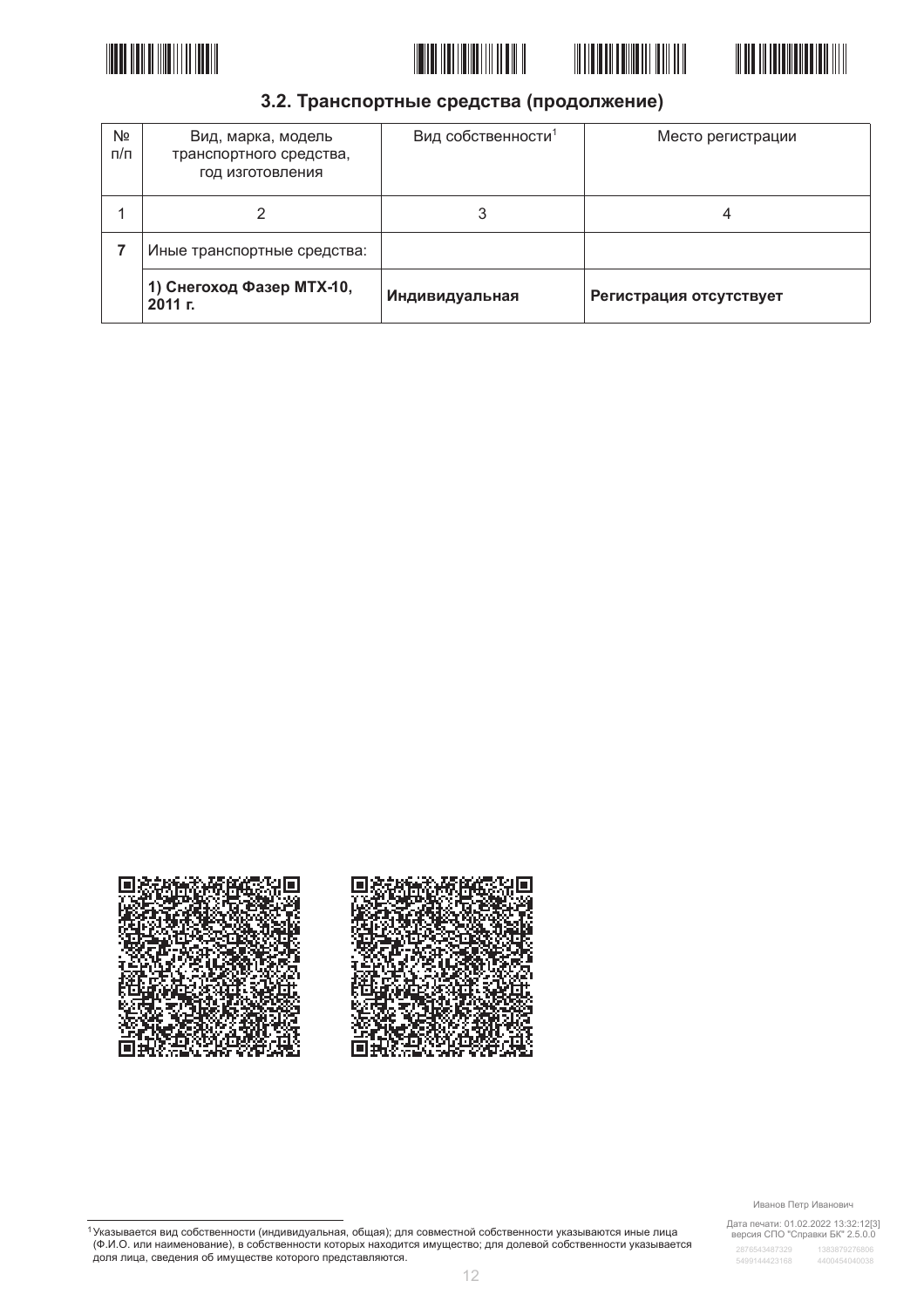





| N <sub>2</sub><br>$\pi/\pi$ | Наименование<br>цифрового финансового актива<br>или цифрового права <sup>1</sup> | Дата<br>приобретения | Обшее<br>количество | Сведения об операторе<br>информационной системы,<br>в которой осуществляется<br>выпуск цифровых<br>финансовых активов <sup>2</sup> |
|-----------------------------|----------------------------------------------------------------------------------|----------------------|---------------------|------------------------------------------------------------------------------------------------------------------------------------|
|                             | 2                                                                                | 3                    | 4                   | 5                                                                                                                                  |
|                             | $81-c$                                                                           | 11.11.2020           | 499                 | StartEngine Capital, LLC, США,<br>рег. номер оператора: CIK<br>0001665160                                                          |
| 2                           | <b>Blockport</b>                                                                 | 10.12.2020           | 12                  | Tokeny sàrl, Люксембург, рег.<br>номер оператора: В218805                                                                          |



1 Указываются наименования цифрового финансового актива (если его нельзя определить, указываются вид и объем<br>прав, удостоверяемых выпускаемым цифровым финансовым активом) и (или) цифрового права, включающего правления представительности и правительности и правительности и последниками и представить и последниками с с<br>В представительно дифровые финансовые активы и иные цифровые права (если его нельзя определить, указываются ви объем прав, удостоверяемых цифровыми финансовыми активами и иными цифровыми правами с указанием видов иных цифровых прав).

<sup>2</sup> Указываются наименование оператора информационной системы, в которой осуществляется выпуск цифровых финансовых активов, страна его регистрации и его регистрационный номер в соответствии с применимым правом (в отношении российского юридического лица указываются идентификационный номер налогоплательщика и основной государственный регистрационный номер).

Иванов Петр Иванович

Дата печати: 01.02.2022 13:32:12[3]<br>версия СПО "Справки БК" 2.5.0.0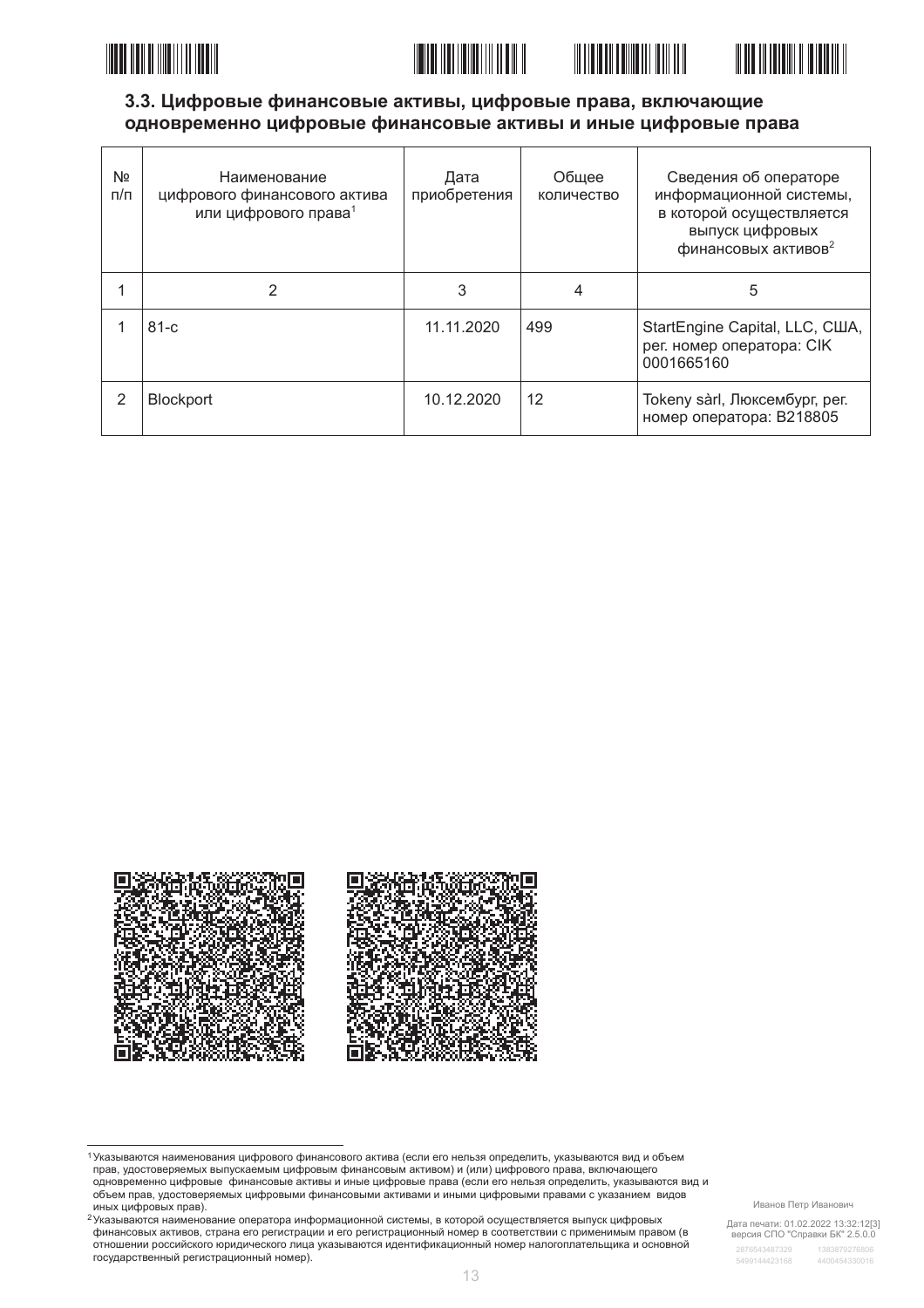







# 3.4. Утилитарные цифровые права

| Nº<br>п/п | Уникальное условное<br>обозначение <sup>1</sup> | Дата<br>приобретения | Объем<br>инвестиций<br>(py6.) | Сведения об операторе<br>инвестиционной платформы <sup>2</sup>    |
|-----------|-------------------------------------------------|----------------------|-------------------------------|-------------------------------------------------------------------|
|           | 2                                               | 3                    | 4                             | 5                                                                 |
|           | Заём № 3041814                                  | 25.08.2020           | 100 000,00                    | ООО «Поток. Диджитал»,<br>ИНН: 9701046627, ОГРН:<br>1167746721735 |
| 2         | Заём № 3044635                                  | 03.09.2020           | 125 000,00                    | ООО «Поток.Диджитал»,<br>ИНН: 9701046627, ОГРН:<br>1167746721735  |



#### Иванов Петр Иванович

Дата печати: 01.02.2022 13:32:12[3]<br>версия СПО "Справки БК" 2.5.0.0

<sup>&</sup>lt;sup>1</sup>Указывается уникальное условное обозначение, идентифицирующее утилитарное цифровое право.<br><sup>2</sup>Указываются наименование оператора инвестиционной платформы, его идентификационный номер налогоплательщика<br>и основной государ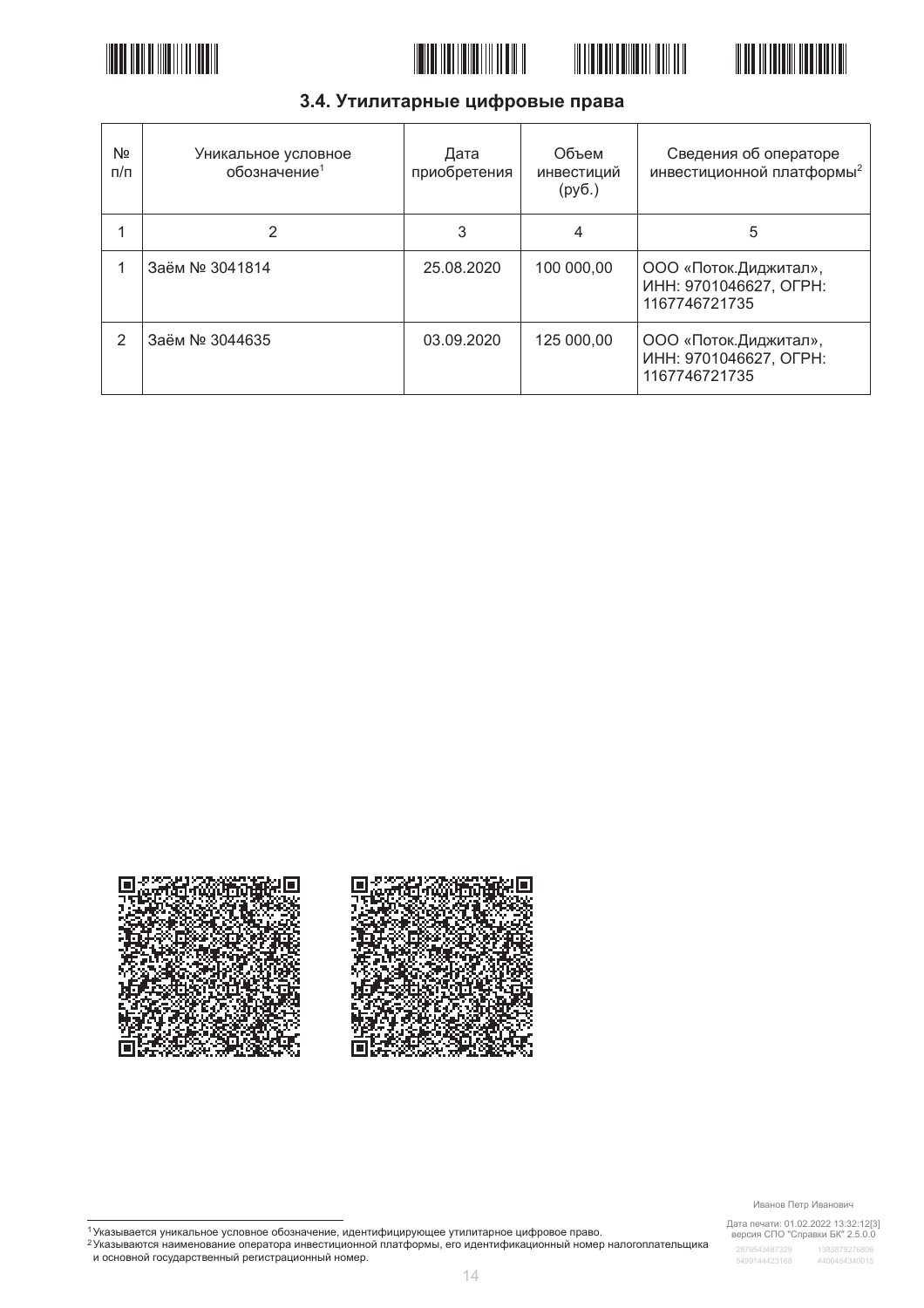





3.5. Цифровая валюта

| Nº<br>п/п | Наименование<br>цифровой валюты | Дата приобретения | Общее количество |
|-----------|---------------------------------|-------------------|------------------|
|           |                                 |                   | 4                |
|           | <b>Bitcoin</b>                  | 13.06.2020        | 0,01156018       |
| っ         | Ethereum                        | 30.03.2020        | 1,52             |



Иванов Петр Иванович

T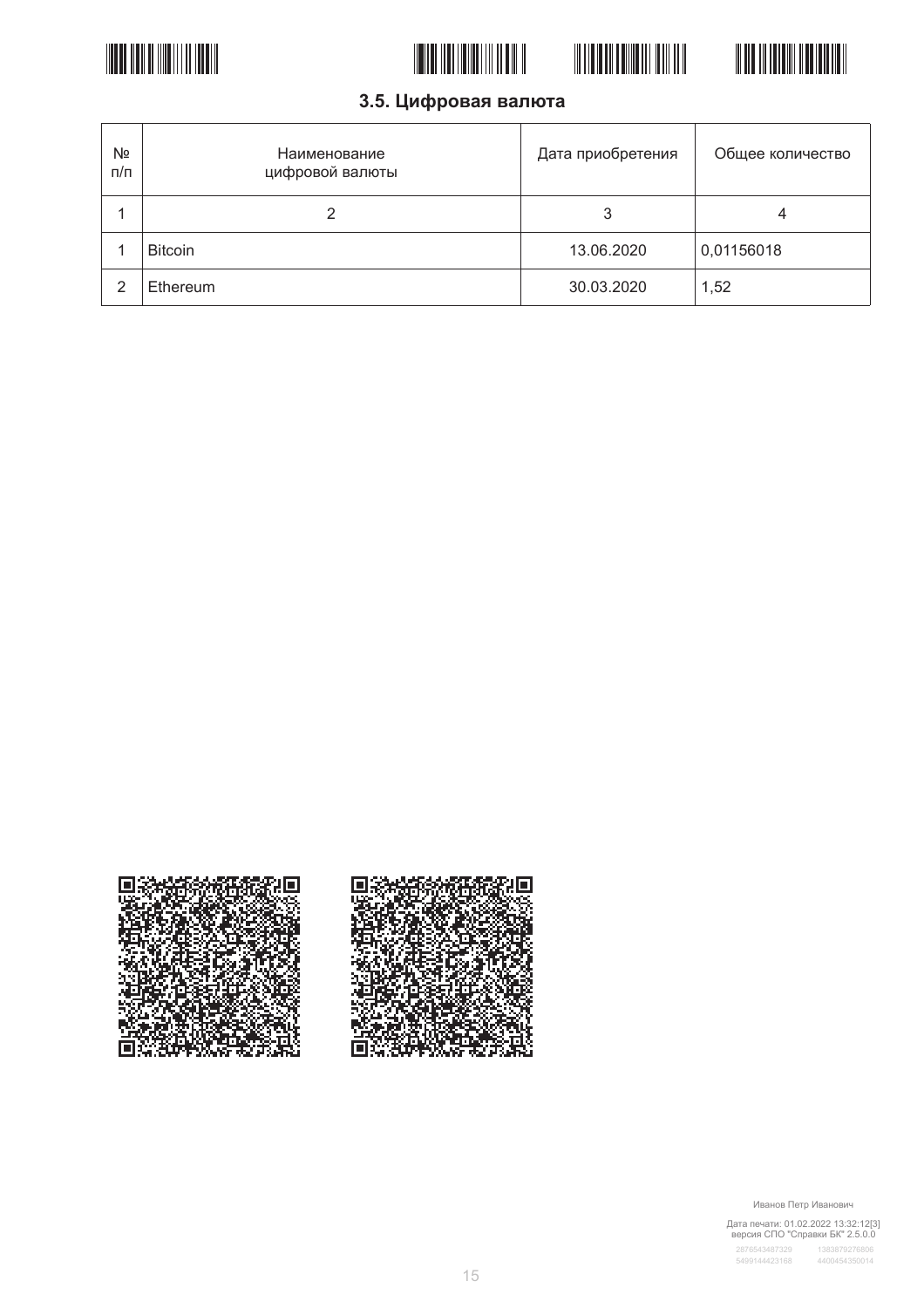







### Раздел 4. Сведения о счетах в банках и иных кредитных организациях

| N <sub>2</sub><br>$\Pi/\Pi$ | Наименование и адрес<br>банка или иной кредитной<br>организации                                                             | Вид и валюта<br>$c$ чета $1$                          | Дата открытия<br>счета | Остаток на<br>счете $(py6.)^2$ | Сумма<br>поступивших на<br>счет денежных<br>средств (руб.) <sup>3</sup> |
|-----------------------------|-----------------------------------------------------------------------------------------------------------------------------|-------------------------------------------------------|------------------------|--------------------------------|-------------------------------------------------------------------------|
| $\mathbf{1}$                | $\overline{2}$                                                                                                              | 3                                                     | $\overline{4}$         | 5                              | 6                                                                       |
| 1                           | ПАО Сбербанк, 117997, г.<br>Москва, ул. Вавилова,<br>д.19                                                                   | Депозитный,<br>Рубль                                  | 26.08.1999 г.          | 21 300,00                      |                                                                         |
| $\overline{2}$              | ПАО Банк «ФК Открытие»,<br>115114, г. Москва, ул.<br>Летниковская, д.2, стр.4<br>(счет для погашения<br>ипотечного кредита) | Текущий,<br>Рубль                                     | 15.01.2021 г.          | 100 956,00                     | 28 560 000,00 /<br>выписка № 34<br>от 06.01.2022 на<br>3 листах         |
| $\overline{3}$              | Банк ВТБ (ПАО), 190000, г.<br>Санкт-Петербург, ул.<br>Большая Морская, 29<br>(социальная карта<br>москвича)                 | Текущий,<br>Рубль                                     | 15.08.2015 г.          | 0, 10                          |                                                                         |
| 4                           | Банк ВТБ (ПАО), 190000, г.<br>Санкт-Петербург, ул.<br>Большая Морская, 29<br>(зарплатная карта)                             | Текущий,<br>Рубль                                     | 11.06.2011 г.          | 215 000,00                     |                                                                         |
| 5                           | Банк ВТБ (ПАО), 190000, г.<br>Санкт-Петербург, ул.<br>Большая Морская, 29                                                   | Текущий,<br>Доллар США                                | 11.06.2011 г.          | 0,00                           |                                                                         |
| 6                           | Банк ВТБ (ПАО), 190000, г.<br>Санкт-Петербург, ул.<br>Большая Морская, 29                                                   | Обезличенн<br>ый<br>металлическ<br>ий счет,<br>Золото | 16.09.2013 г.          | 61 939,15                      |                                                                         |



Продолжение на следующей странице

Иванов Петр Иванович

Дата печати: 01.02.2022 13:32:12[3]<br>версия СПО "Справки БК" 2.5.0.0

<sup>1</sup> Указываются вид счета (депозитный, текущий, расчетный и другие) и валюта счета.

о отношения с не примерения и состоянию на отчетную дату. Для счетов в иностранной валюте остаток указывается в<br>Ростаток на счете указывается по состоянию на отчетную дату. Для счетов в иностранной валюте остаток указывае оматок на ответите дату. Для основе и постранной вании в сего и постранной вании остаток указыва.<br>В ублях по курсу Банка России на отчетную дату.<br><sup>3</sup> Указывается общая сумма денежных поступлений на счет за отчетный период

превышает общий доход лица и его супруги (супруга) за отчетный период и два предшествующих ему года. В этом просышает сощил досод лица и сто супруги (супруга) за отчетным период и два предалеет от редиктной период. Для<br>В иностранной валюте сумма указывается в рублях по курсу Банка России на отчетную дату. Выписка о движении в денежных средств по расчетному счету индивидуального предпринимателя не прилагается.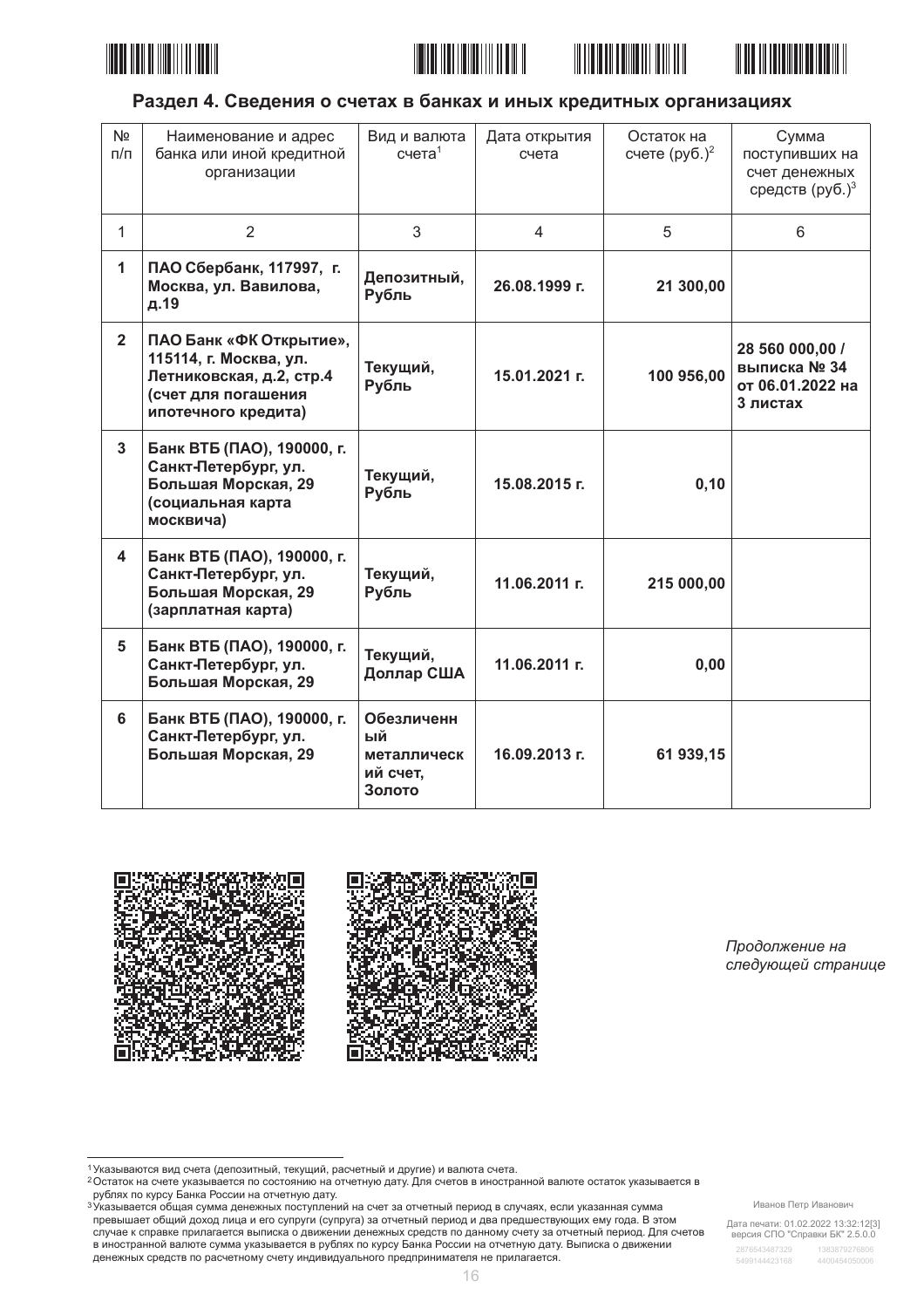







### Раздел 4. Сведения о счетах в банках и иных кредитных организациях (продолжение)

| Nº<br>$\pi/\pi$ | Наименование и адрес<br>банка или иной кредитной<br>организации                        | Вид и валюта<br>$c$ чета <sup>1</sup> | Дата открытия<br>счета | Остаток на<br>счете $(py6.)^2$ | Сумма<br>поступивших на<br>счет денежных<br>средств (руб.) <sup>3</sup> |
|-----------------|----------------------------------------------------------------------------------------|---------------------------------------|------------------------|--------------------------------|-------------------------------------------------------------------------|
|                 |                                                                                        | 3                                     | 4                      | 5                              | 6                                                                       |
|                 | АО «АЛЬФА-БАНК»,<br>107078, г. Москва, ул.<br>Каланчевская, д. 27<br>(кредитная карта) | Текущий,<br>Рубль                     | 23.07.2018 г.          | 0,00                           |                                                                         |



Иванов Петр Иванович

Дата печати: 01.02.2022 13:32:12[3]<br>версия СПО "Справки БК" 2.5.0.0

<sup>1</sup> Указываются вид счета (депозитный, текущий, расчетный и другие) и валюта счета.

о отношения с не примерения и состоянию на отчетную дату. Для счетов в иностранной валюте остаток указывается в<br>Ростаток на счете указывается по состоянию на отчетную дату. Для счетов в иностранной валюте остаток указывае оматок на ответите дату. Для основе и постранной вании в сего и постранной вании остаток указыва.<br>В ублях по курсу Банка России на отчетную дату.<br><sup>3</sup> Указывается общая сумма денежных поступлений на счет за отчетный период

превышает общий доход лица и его супруги (супруга) за отчетный период и два предшествующих ему года. В этом просышает сощил досод лица и сто супруги (супруга) за отчетным период и два предалеет от редиктной период. Для<br>В иностранной валюте сумма указывается в рублях по курсу Банка России на отчетную дату. Выписка о движении в денежных средств по расчетному счету индивидуального предпринимателя не прилагается.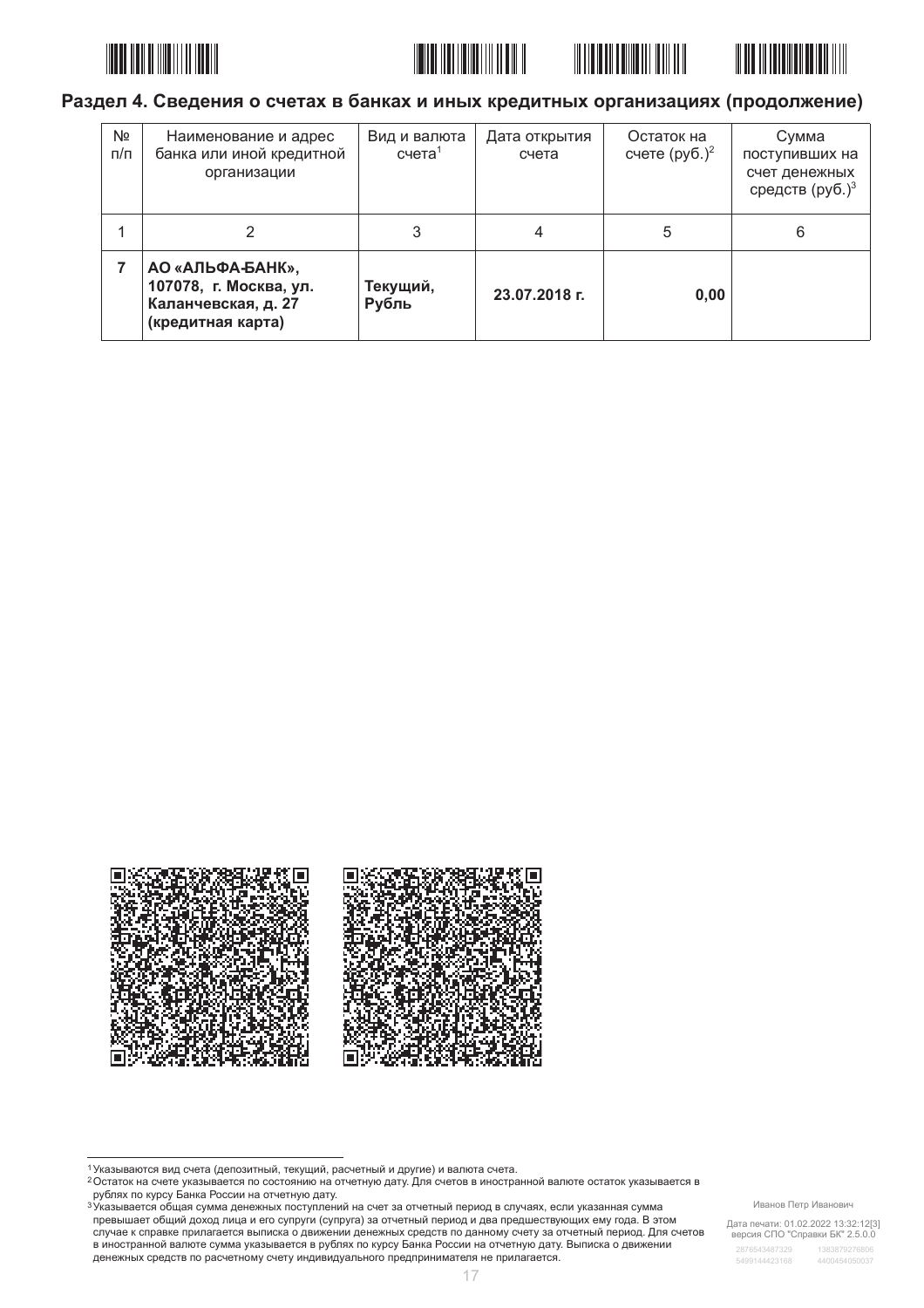





#### Раздел 5. Сведения о ценных бумагах 5.1. Акции и иное участие в коммерческих организациях и фондах

| N <sub>2</sub><br>$\Pi/\Pi$ | Наименование и<br>организационно-<br>правовая форма<br>организации <sup>1</sup> | Местонахождение<br>организации (адрес) | Уставный<br>капитал (руб.) <sup>2</sup> | Доля<br>участия <sup>3</sup>                                                                                                | Основание участия <sup>4</sup>    |
|-----------------------------|---------------------------------------------------------------------------------|----------------------------------------|-----------------------------------------|-----------------------------------------------------------------------------------------------------------------------------|-----------------------------------|
| 1                           | $\overline{2}$                                                                  | 3                                      | $\overline{4}$                          | 5                                                                                                                           | 6                                 |
| 1                           | ПАО Газпром                                                                     | г. Москва, ул.<br>Наметкина, д.16      | 118 367 564 500,00                      | 0,000295<br>68911169<br>$0\%$<br>70000<br>акций<br>(Простая<br>акция)<br>по 5,00<br>руб. на<br>сумму<br>350 000,0<br>0 руб. | Договор мены б/н<br>от 13.12.2017 |



<sup>1</sup> Указываются полное или сокращенное официальное наименование организации и ее организационно-правовая форма (акционерное общество, общество с ограниченной ответственностью, товарищество, производственный кооператив,<br>фонд и другие).

Иванов Петр Иванович

Дата печати: 01.02.2022 13:32:12[3]<br>версия СПО "Справки БК" 2.5.0.0

о ставный капитал указывается согласно учредительным документам организации по состоянию на отчетную дату. Для уставных капиталов, выраженных в иностранной валюте, уставный капитал указывается в рублях по курсу Банка России на отчетную дату.

<sup>&</sup>lt;sup>3</sup> Доля участия выражается в процентах от уставного капитала. Для акционерных обществ указываются также

доля у кастительных согластов пределяются и делалости.<br>номинальная стоимость и количество акций.<br><sup>4</sup> Указываются основание приобретения доли участия (учредительный договор, приватизация, покупка, мена, дарение, наследование и другие), а также реквизиты (дата, номер) соответствующего договора или акта.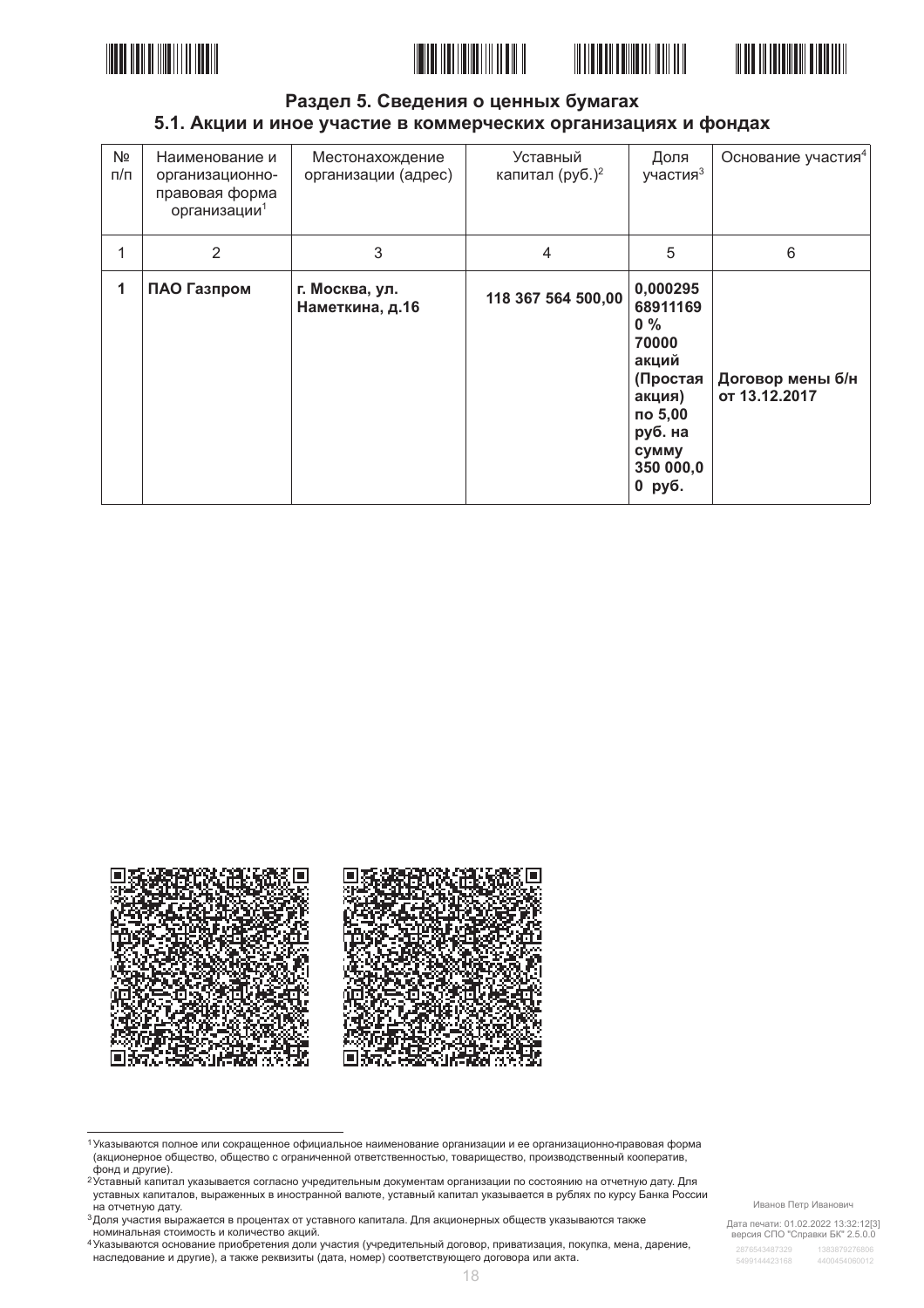







### 5.2. Иные ценные бумаги

| N <sub>2</sub><br>$\pi/\pi$ | Вид ценной<br>бумаги $1$     | Лицо, выпустившее<br>ценную бумагу                              | Номинальная<br>величина<br>обязательства (руб.) | Общее<br>количество | Общая стоимость<br>$(py6.)^2$ |
|-----------------------------|------------------------------|-----------------------------------------------------------------|-------------------------------------------------|---------------------|-------------------------------|
|                             | 2                            | 3                                                               | 4                                               | 5                   | 6                             |
|                             | Сберегательный<br>сертификат | ПАО "Сбербанк<br>России"                                        | 100 000,00                                      |                     | 200 000,00                    |
| $\mathbf{2}$                | Облигация                    | Минфин России,<br>выпуск ОФЗ-26229,<br><b>ISIN RU000A100EG3</b> | 1 000,00                                        | 900                 | 900 000,00                    |

Итого по разделу 5 "Сведения о ценных бумагах" суммарная декларированная стоимость ценных бумаг, включая доли участия в коммерческих организациях (руб.),

1450 000.00



2 Указывается общая стоимость ценных бумаг данного вида исходя из стоимости их приобретения (если ее нельзя определить - исходя из рыночной стоимости или номинальной стоимости). Для обязательств, выраженных в иностранной валюте, стоимость указывается в рублях по курсу Банка России на отчетную дату.

Иванов Петр Иванович

Дата печати: 01.02.2022 13:32:12[3]<br>версия СПО "Справки БК" 2.5.0.0

<sup>&</sup>lt;sup>1</sup> Указываются все ценные бумаги по видам (облигации, векселя и другие), за исключением акций, указанных в<br>подразделе 5.1 "Акции и иное участие в коммерческих организациях и фондах".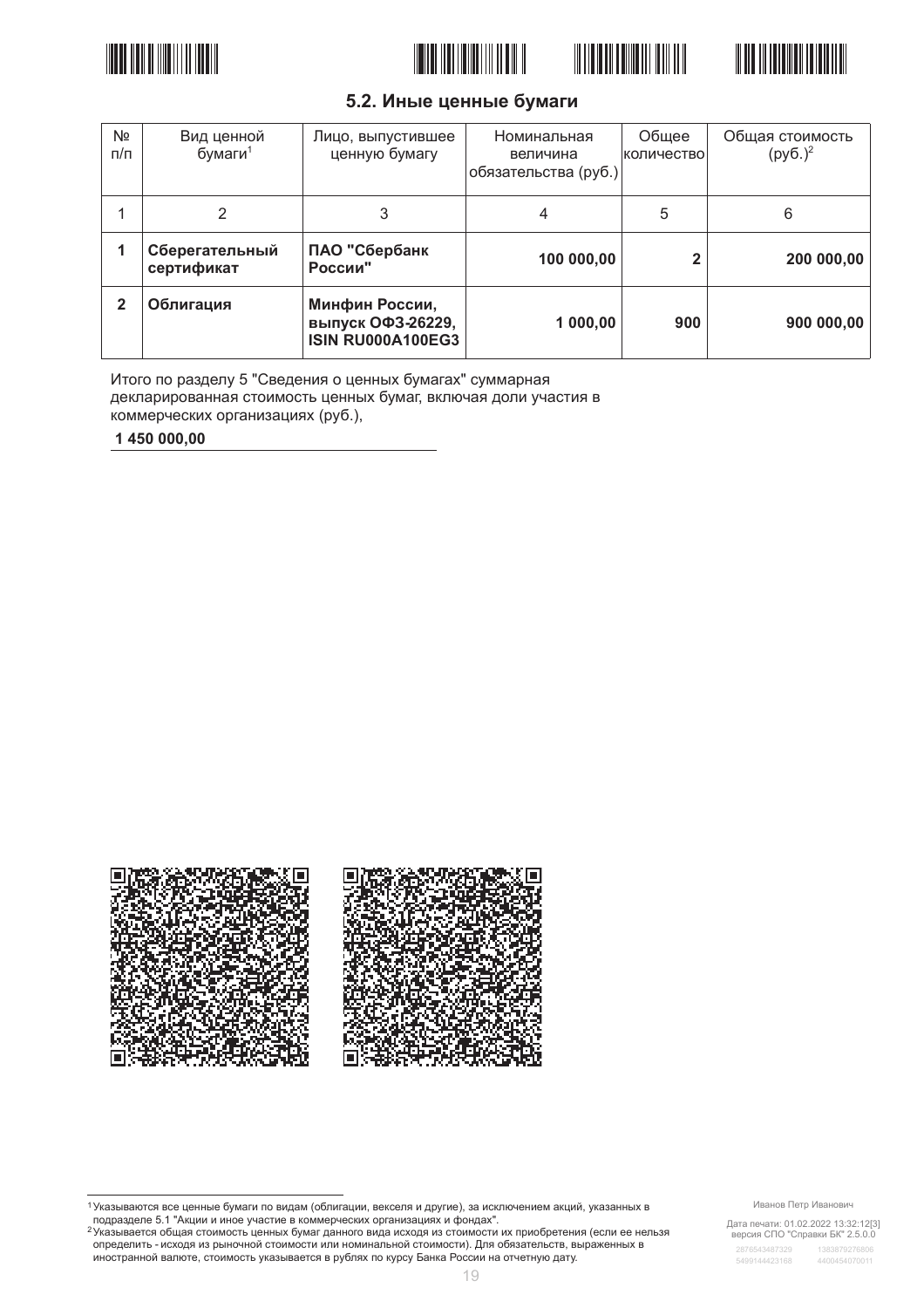





### Раздел 6. Сведения об обязательствах имущественного характера 6.1. Объекты недвижимого имущества, находящиеся в пользовании<sup>1</sup>

| N <sub>2</sub><br>$\pi/\pi$ | Вид<br>имущества <sup>2</sup>                                       | Вид и сроки<br>пользования <sup>3</sup>                     | Основание<br>пользования <sup>4</sup>                                                                                        | Местонахождение (адрес)                                      | Площадь<br>(KB.M) |
|-----------------------------|---------------------------------------------------------------------|-------------------------------------------------------------|------------------------------------------------------------------------------------------------------------------------------|--------------------------------------------------------------|-------------------|
| 1                           | 2                                                                   | 3                                                           | 4                                                                                                                            | 5                                                            | 6                 |
| 1                           | Квартира                                                            | Безвозмездное<br>пользование с<br>2002 г. по по н/<br>время | Фактическое<br>представление по<br>месту<br>регистрации,<br>Иванова<br>Анастасия<br>Ивановна<br>(сестра),<br>02.03.1977 г.р. | 123456, г. Москва, ул.<br>Палехская, д.6, кв.125             | 120,0             |
| $\overline{2}$              | Земельный<br>участок. Для<br>размещения<br>гаражей и<br>автостоянок | Аренда с 2007 г.<br>по 2056 г.                              | Договор аренды с<br>Департаментом<br>Правительства<br>Москвы № 1234 от<br>01.07.2007                                         | 109383, г. Москва,<br>Проектируемый 5112-й<br>проезд, вл. 14 | 20,0              |





г лавывается вид недвижимого имущества (земельный участок, жилой дом, дача и другие).

3 Указываются вид пользования (аренда, безвозмездное пользование и другие) и сроки пользования. 4 Указываются основание пользования (договор, фактическое предоставление и другие), а также реквизиты (дата, номер)

соответствующего договора или акта.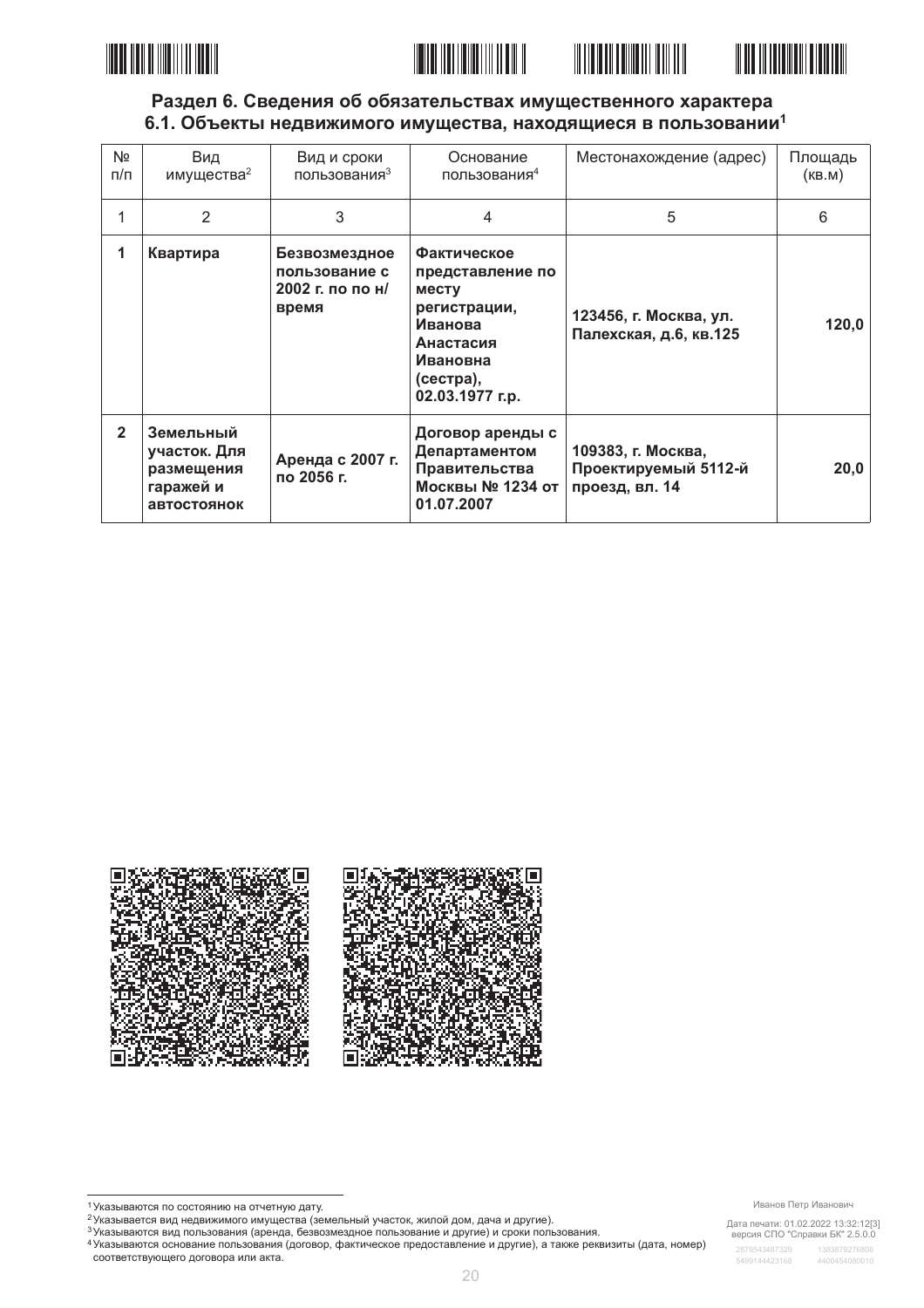







6.2. Срочные обязательства финансового характера<sup>1</sup>

| N <sub>2</sub><br>$\pi/\pi$ | Содержание<br>обязательства <sup>2</sup>                                                                                     | Кредитор<br>(должник) <sup>3</sup>                                                                                                                      | Основание<br>возникновения <sup>4</sup>                                  | Сумма обязательства/<br>размер обязательства<br>по состоянию на<br>отчетную дату (руб.) <sup>5</sup> | Условия<br>обязательства <sup>6</sup>                                                                                                                                                                                                                                                                        |
|-----------------------------|------------------------------------------------------------------------------------------------------------------------------|---------------------------------------------------------------------------------------------------------------------------------------------------------|--------------------------------------------------------------------------|------------------------------------------------------------------------------------------------------|--------------------------------------------------------------------------------------------------------------------------------------------------------------------------------------------------------------------------------------------------------------------------------------------------------------|
| 1                           | $\overline{2}$                                                                                                               | 3                                                                                                                                                       | $\overline{4}$                                                           | 5                                                                                                    | 6                                                                                                                                                                                                                                                                                                            |
| 1                           | Заем                                                                                                                         | Кредитор:<br>Иванова<br>Анастасия<br>Ивановна<br>(cc<br>02.03.1977 г.,<br>адрес 115280, г.<br>Москва, ул.<br>Ленинская<br>Слобода, д.5,<br><b>KB.15</b> | Договор займа<br>б/н от<br>01.02.2021                                    | 1 000 000,00 /<br>1 000 000,00                                                                       | Беспроцентн<br>ый заем на 3<br>года.                                                                                                                                                                                                                                                                         |
| $\overline{2}$              | Участие в<br>долевом<br>строительстве<br>(денежные<br>средства<br>переданы<br>застройщику в<br>полном объеме в<br>2013 году) | Должник: АО<br>"Первый ДСК",<br>ИНН: 7722334455,<br>OFPH:<br>1067788991023                                                                              | Договор<br>участия в<br>долевом<br>строительстве<br>№12 от<br>01.09.2013 | 3 200 000,00 /<br>3 200 000,00                                                                       | Предоставление<br>однокомнатной<br>квартиры по<br>адресу: г. Москва,<br>ул. Малахитовая, д.<br>8, квартира № 390,<br>площадь 31 кв.м.<br>срок передачи не<br>позднее 31.12.2015<br>(по договору). По<br>состоянию на<br>31.12.2021 объект<br>долевого<br>стоительтства не<br>передан, не<br>зарегистрирован. |



Продолжение на следующей странице

1 Указываются имеющиеся на отчетную дату срочные обязательства финансового характера на сумму, равную или превышающую 500 000 руб., кредитором или должником по которым является лицо, сведения об обязательствах которого представляются.

- е которого предотавляются:<br>2 Указывается существо обязательства (заем, кредит и другие).
- эказывается существо ооязательства (заем, кредит и другие).<br>3 Указывается вторая сторона обязательства: кредитор или должник, его фамилия, имя и отчество (наименование<br>- коридического лица), адрес.
- и средительности и последние возникновения обязательства, а также реквизиты (дата, номер) соответствующего договора или<br>4 Указываются основание возникновения обязательства, а также реквизиты (дата, номер) соответствующего акта.

5 Указываются сумма основного обязательства (без суммы процентов) и размер обязательства по состоянию на отчетную дату. Для обязательств, выраженных в иностранной валюте, сумма указывается в рублях по курсу Банка России на

дату. для эстания.<br>отчетную дату.<br><sup>6</sup>Указываются годовая процентная ставка обязательства, заложенное в обеспечение обязательства имущество, выданные в обеспечение обязательства гарантии и поручительства.

Иванов Петр Иванович

Дата печати: 01.02.2022 13:32:12[3]<br>версия СПО "Справки БК" 2.5.0.0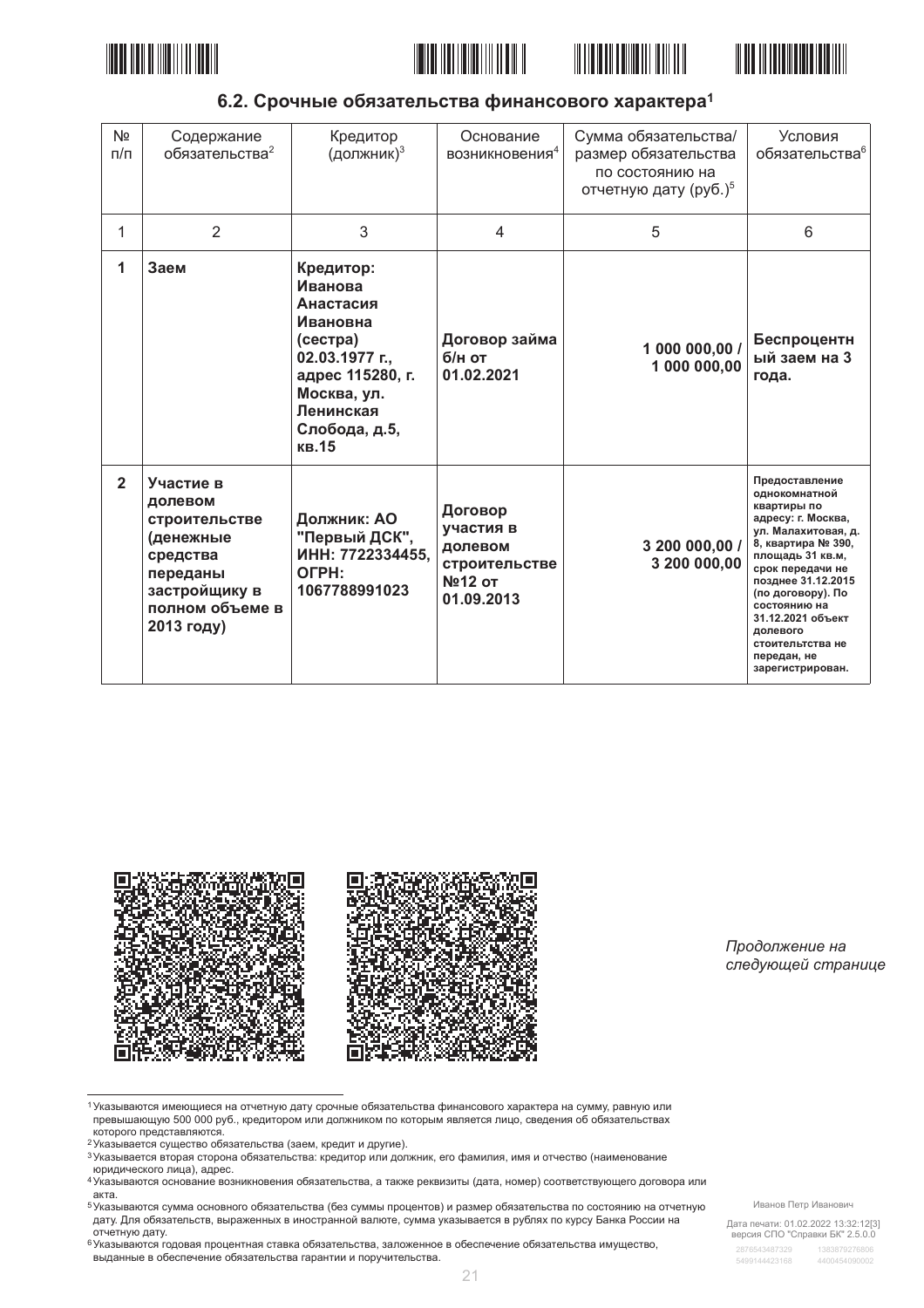







### 6.2. Срочные обязательства финансового характера (продолжение)<sup>1</sup>

| Nº<br>$\pi/\pi$ | Содержание<br>обязательства <sup>2</sup>                              | Кредитор<br>(должник) <sup>3</sup>                                                                   | Основание<br>возникновения <sup>4</sup>                                                   | Сумма обязательства/<br>размер обязательства<br>по состоянию на<br>отчетную дату (руб.) <sup>5</sup> | Условия<br>обязательства <sup>6</sup>                                                                                                                                                                                        |
|-----------------|-----------------------------------------------------------------------|------------------------------------------------------------------------------------------------------|-------------------------------------------------------------------------------------------|------------------------------------------------------------------------------------------------------|------------------------------------------------------------------------------------------------------------------------------------------------------------------------------------------------------------------------------|
| 1               | $\overline{2}$                                                        | 3                                                                                                    | $\overline{4}$                                                                            | 5                                                                                                    | 6                                                                                                                                                                                                                            |
| 3               | Ипотечный<br>кредит<br>(созаемщик<br>Иванова<br>Маргарита<br>Юрьевна) | Кредитор: ПАО<br>"Банк "ФК<br>Открытие", ИНН:<br>7706092528,<br>OFPH:<br>1027739019208               | Кредитный<br>договор<br>(ипотека) №<br>125-КД от<br>15.01.2021                            | 3 500 000,00 /<br>3 100 570,00                                                                       | 8%, предмет<br>ипотеки -<br>квартиры по<br>адресу:<br>109147, г.<br>Москва, ул.<br>Марксистская<br>, д.13, кв.108<br>(78 кв.м)                                                                                               |
| 4               | Страхование<br>жизни                                                  | Должник: ООО<br>"СК Сбербанк<br>Страхование<br>жизни", ИНН:<br>7744002123,<br>OFPH:<br>1037700051146 | Страховой<br>полис<br>(договор<br>страхования<br>жизни)<br>Nº00000022205<br>от 04.05.2016 | 2 000 000,00 /<br>0,00                                                                               | Страхователь<br>ежегодно<br>уплачивает<br>страховые<br>ВЗНОСЫ,<br>страховщик<br>при<br>наступлении<br>страхового<br>случая -<br>выплату<br>согласно<br>условиям<br>договора<br>страхования<br>жизни. Срок -<br>до 2035 года. |



Продолжение на следующей странице

1 Указываются имеющиеся на отчетную дату срочные обязательства финансового характера на сумму, равную или превышающую 500 000 руб., кредитором или должником по которым является лицо, сведения об обязательствах которого представляются.

- 2 Указывается существо обязательства (заем, кредит и другие).
- з насывается вторая сторона обязательства: кредитор или должник, его фамилия, имя и отчество (наименование юридического лица), адрес.
- и средительности и последние возникновения обязательства, а также реквизиты (дата, номер) соответствующего договора или<br>4 Указываются основание возникновения обязательства, а также реквизиты (дата, номер) соответствующего акта.

5 Указываются сумма основного обязательства (без суммы процентов) и размер обязательства по состоянию на отчетную дату. Для обязательств, выраженных в иностранной валюте, сумма указывается в рублях по курсу Банка России на

доту, для эстептения<br>отчетную дату.<br>6 указываются годовая процентная ставка обязательства, заложенное в обеспечение обязательства имущество, выданные в обеспечение обязательства гарантии и поручительства.

Иванов Петр Иванович

Дата печати: 01.02.2022 13:32:12[3]<br>версия СПО "Справки БК" 2.5.0.0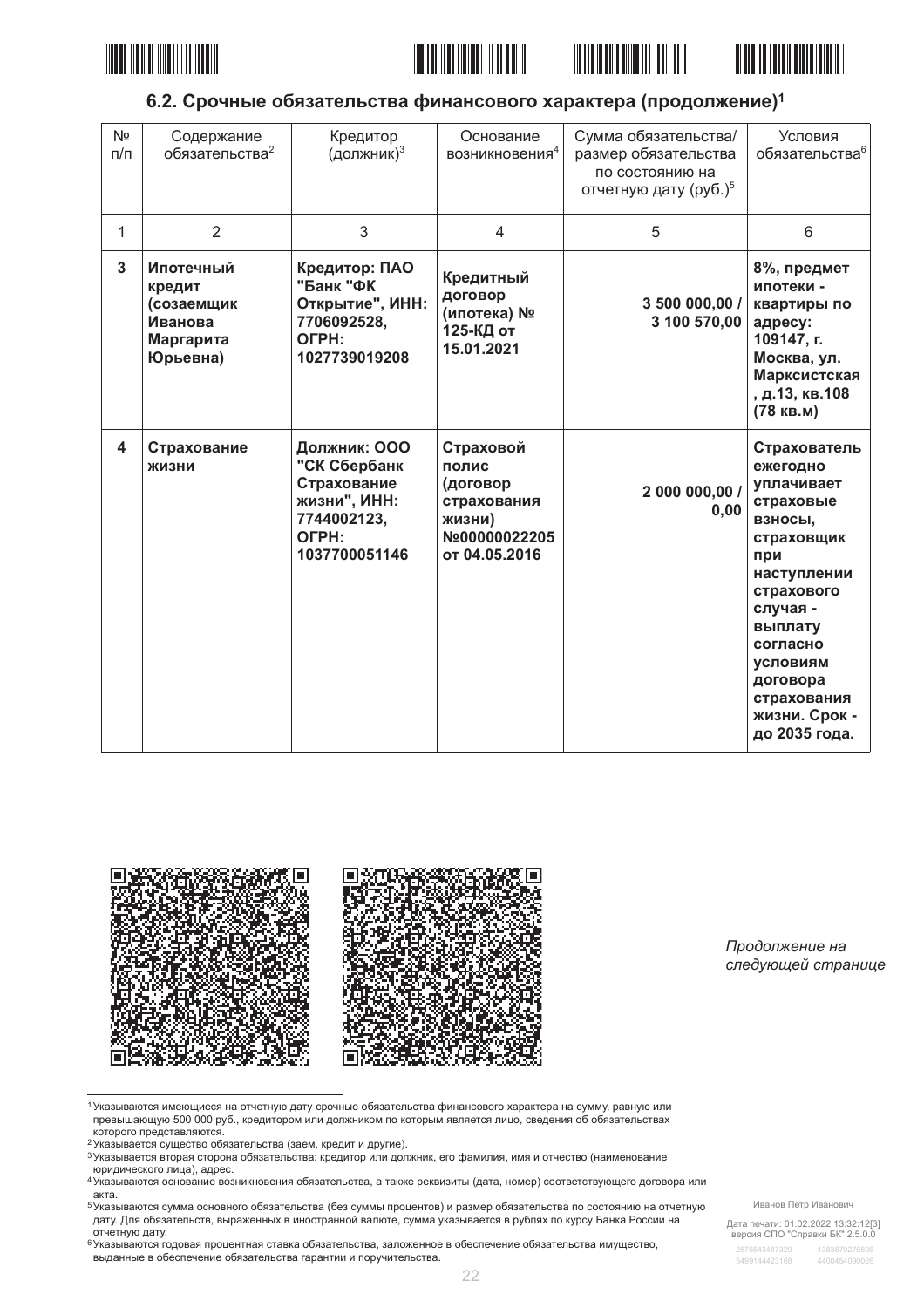







### 6.2. Срочные обязательства финансового характера (продолжение)<sup>1</sup>

| Nº<br>$\pi/\pi$ | Содержание<br>обязательства <sup>2</sup> | Кредитор<br>(должник) $3$                                                              | Основание<br>возникновения <sup>4</sup>                  | Сумма обязательства/<br>размер обязательства<br>по состоянию на<br>отчетную дату (руб.) <sup>5</sup> | Условия<br>обязательства <sup>6</sup> |
|-----------------|------------------------------------------|----------------------------------------------------------------------------------------|----------------------------------------------------------|------------------------------------------------------------------------------------------------------|---------------------------------------|
|                 | 2                                        | 3                                                                                      |                                                          | 5                                                                                                    | 6                                     |
| 5               | Кредит<br>(кредитная карта)              | Кредитор:<br>АО «АЛЬФА-<br><b>GAHK», ИНН:</b><br>7728168971,<br>OFPH:<br>1027700061328 | Кредитный<br>договор №<br><b>КК-134 от</b><br>23.07.2018 | 600 000,00<br>600 000,00                                                                             | 22%                                   |



1 Указываются имеющиеся на отчетную дату срочные обязательства финансового характера на сумму, равную или превышающую 500 000 руб., кредитором или должником по которым является лицо, сведения об обязательствах которого представляются.

- е которого предотавляются:<br>2 Указывается существо обязательства (заем, кредит и другие).
- з насывается вторая сторона обязательства: кредитор или должник, его фамилия, имя и отчество (наименование юридического лица), адрес.
- и средительности и последние возникновения обязательства, а также реквизиты (дата, номер) соответствующего договора или<br>4 Указываются основание возникновения обязательства, а также реквизиты (дата, номер) соответствующего акта.

5 Указываются сумма основного обязательства (без суммы процентов) и размер обязательства по состоянию на отчетную дату. Для обязательств, выраженных в иностранной валюте, сумма указывается в рублях по курсу Банка России на

дату. для эстания.<br>отчетную дату.<br><sup>6</sup>Указываются годовая процентная ставка обязательства, заложенное в обеспечение обязательства имущество, выданные в обеспечение обязательства гарантии и поручительства.

Иванов Петр Иванович

Дата печати: 01.02.2022 13:32:12[3]<br>версия СПО "Справки БК" 2.5.0.0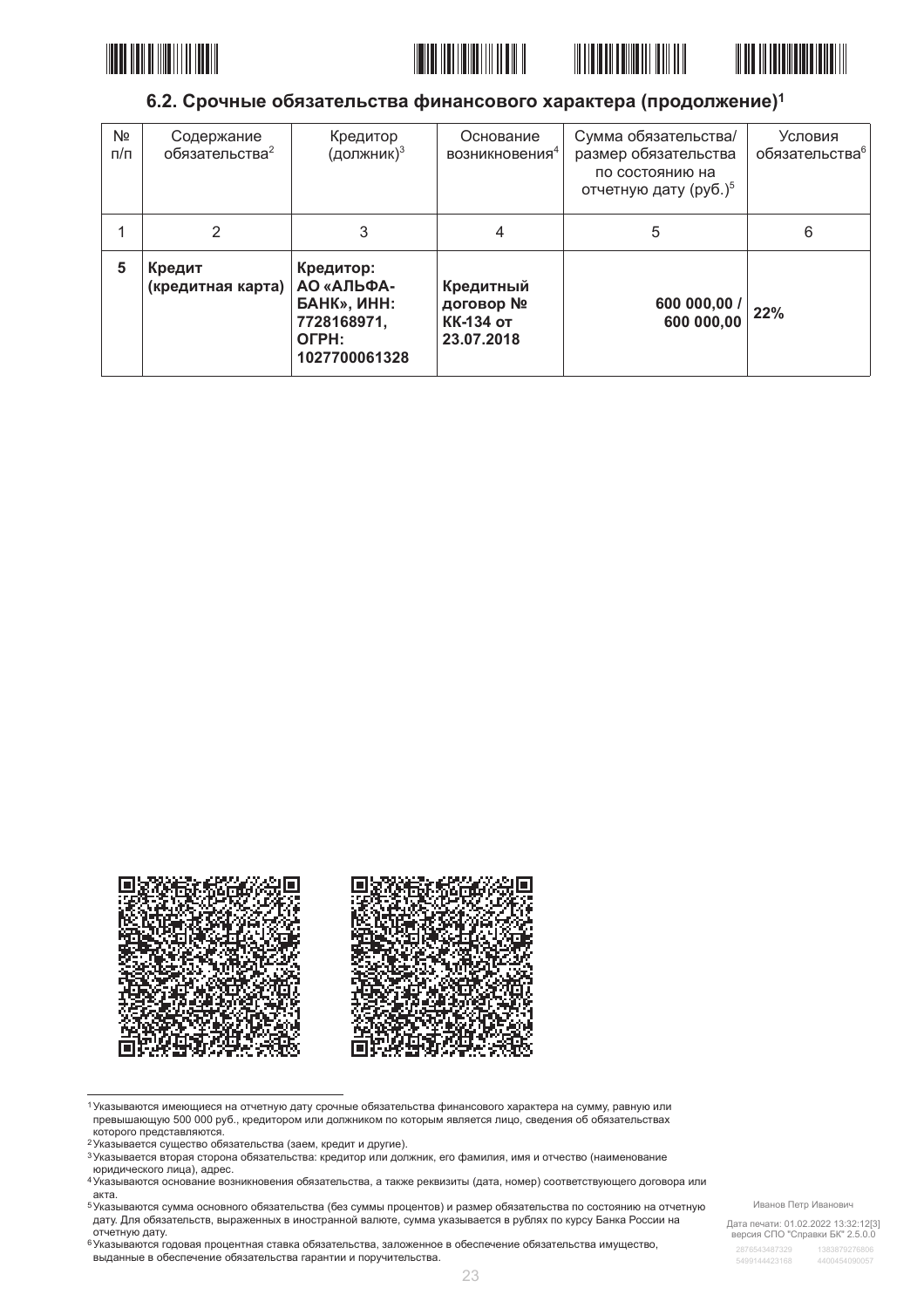

<u> III Martin Martin II</u>



Раздел 7. Сведения о недвижимом имуществе, транспортных средствах, ценных бумагах, цифровых финансовых активах, цифровых правах, включающих одновременно цифровые финансовые активы и иные цифровые права, об утилитарных цифровых правах и цифровой валюте, отчужденных в течение отчетного периода в результате безвозмездной сделки

| N <sub>2</sub><br>$\Pi/\Pi$ | Вид имущества                                                                                                                | Приобретатель<br>имущества (права)<br>по сделке <sup>1</sup>                                                                                                                                                   | Основание<br>отчуждения<br>имущества (права) <sup>2</sup> |
|-----------------------------|------------------------------------------------------------------------------------------------------------------------------|----------------------------------------------------------------------------------------------------------------------------------------------------------------------------------------------------------------|-----------------------------------------------------------|
| 1                           | $\overline{2}$                                                                                                               | 3                                                                                                                                                                                                              | 4                                                         |
| 1                           | Земельные участки:                                                                                                           |                                                                                                                                                                                                                |                                                           |
| $\overline{2}$              | Иное недвижимое имущество:                                                                                                   |                                                                                                                                                                                                                |                                                           |
|                             | 1) нежилое (офисное)<br>помещение (г. Москва, ул.<br>Матвеевская, д.5, стр.7) (г.<br>Москва, ул. Матвеевская, д.5,<br>стр.7) | Иванова Анастасия Ивановна<br>(сестра) 02.03.1977 г., паспорт<br>4507 123456 выдан 25.09.2000<br>г. г. Москва ОВД "Ростокино",<br>адрес регистрации 115280, г.<br>Москва, ул. Ленинская<br>Слобода, д.5, кв.15 | Договор дарения б/н от<br>17.10.2021 г.                   |
| 3                           | Транспортные средства:                                                                                                       |                                                                                                                                                                                                                |                                                           |
| 4                           | Ценные бумаги:                                                                                                               |                                                                                                                                                                                                                |                                                           |
| 5                           | Цифровые финансовые<br>активы:                                                                                               |                                                                                                                                                                                                                |                                                           |
| 6                           | Цифровые права, включающие<br>одновременно цифровые<br>финансовые активы и иные<br>цифровые права:                           |                                                                                                                                                                                                                |                                                           |
| $\overline{7}$              | Утилитарные цифровые права:                                                                                                  |                                                                                                                                                                                                                |                                                           |



Продолжение на следующей странице

1 Указываются фамилия, имя, отчество (при наличии), дата рождения, серия и номер паспорта или свидетельства о рождении (для несовершеннолетнего ребенка, не имеющего паспорта), дата выдачи и орган, выдавший документ, адрес регистрации физического лица или наименование, идентификационный номер налогоплательщика и основной государственный регистрационный номер юридического лица, которым передано имущество по безвозмездной сделке. <sup>2</sup> Указываются основания прекращения права собственности или цифрового права (наименование и реквизиты (дата, номер) соответствующего договора или акта). Для цифровых финансовых активов, цифровых прав и цифровой валюты также указывается дата их отчуждения.

Иванов Петр Иванович

Дата печати: 01.02.2022 13:32:12[3]<br>версия СПО "Справки БК" 2.5.0.0